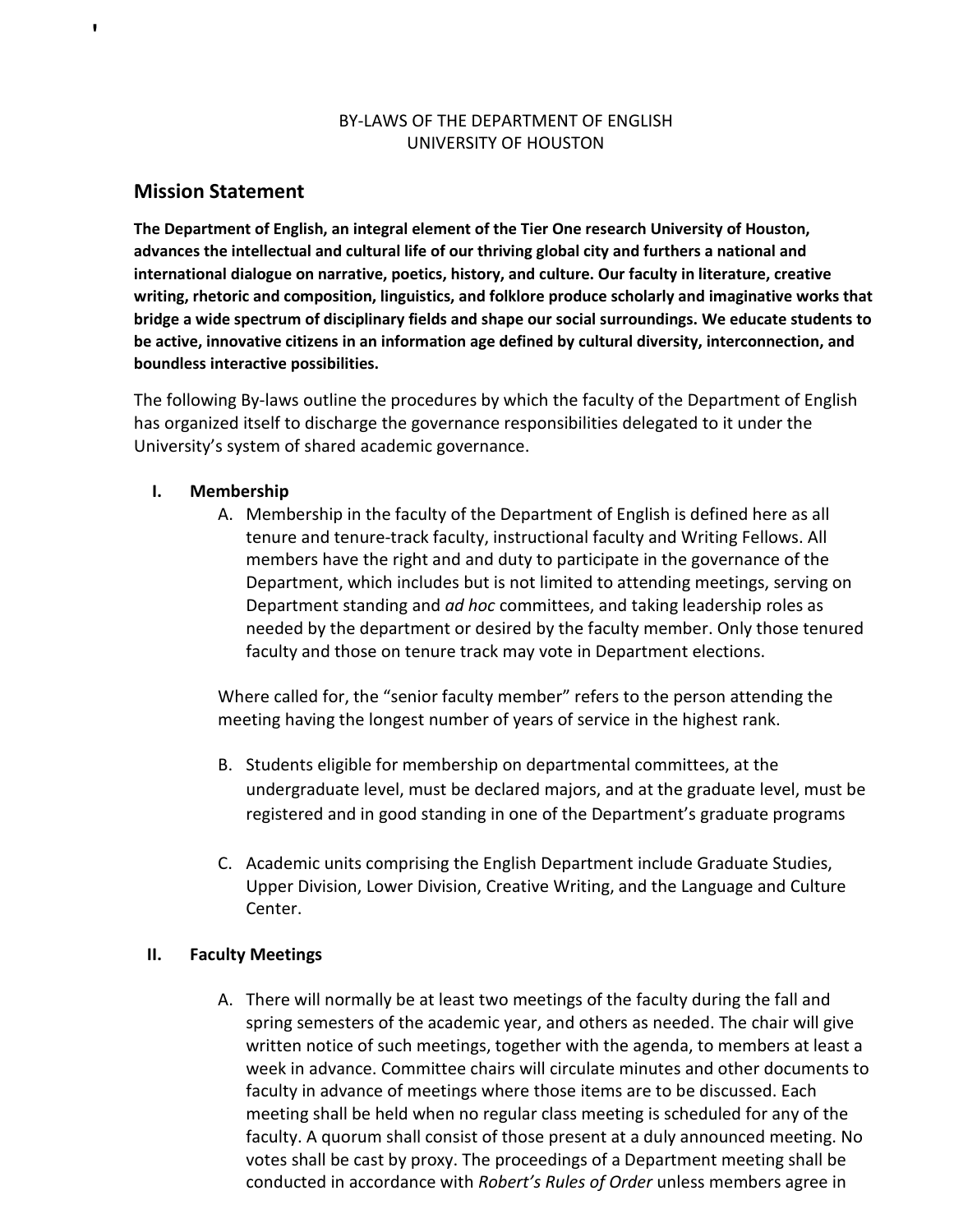advance to other procedures. Departmental meetings will be restricted to one hour.

- B. The chair of the Department shall normally preside at all faculty meetings.
- C. In addition to the regularly scheduled departmental meetings during the academic year, special meetings may be called for cause by the chair on the chair's authority, by the chair acting at the request of any standing or *ad hoc* committee, or by any eight members of the Department. In an emergency the call may be made less than a week before the announced time, but efforts must be made in writing, by telephone, by e-mail, or other forms of electronic communication to inform every resident faculty member of the meeting and its agenda. If the chair is unable to attend a regular or a special meeting, the senior faculty member shall call the meeting to order and proceed with the election, by a simple majority of those present, of a chair *pro tem* for that meeting.

## **III. The Chair**

'

- A. The chair of the Department shall be its administrative officer, coordinating its manifold activities and carrying into practice the policies which have been voted by the faculty. The chair shall actively promote the interests of the Department both internally and externally, as the Department may define them. The chair also is normally the agent communicating the views of the administration to the Department.
- B. The chair shall be chair of the Personnel Committee, and a non-voting member of all appointed committees.
- C. The chair shall be appointed for a three-year term by the Provost of the University of Houston upon the recommendation of the Dean of the College of Liberal Arts and Social Sciences. The chair may be reappointed for only one more consecutive term. In March of the third year of the chair's term, the Elections, Rules, and Grievances Committee shall request that the Faculty Governance and Advisory Committee of the College poll the faculty in writing as to whether it prefers to elect a chair from its ranks or favors an open search. (An open search is here defined as an external search that does not preclude the faculty from ultimately electing as chair a member from its ranks.) If the faculty votes for an open search, the Planning Committee will immediately so inform the Dean and invite him or her to confer with it concerning financing and procedures.

If an open search cannot be held or should the faculty vote that it wishes to elect a chair from within, the departmental election of a new chair will be overseen in accordance with College Bylaws. The Faculty Governance and Advisory Committee will call for nominations for chair, and within five days after the close of nominations, ask nominees if they are willing to accept the nomination. Candidates will address the faculty and answer questions in a process organized by the ERG.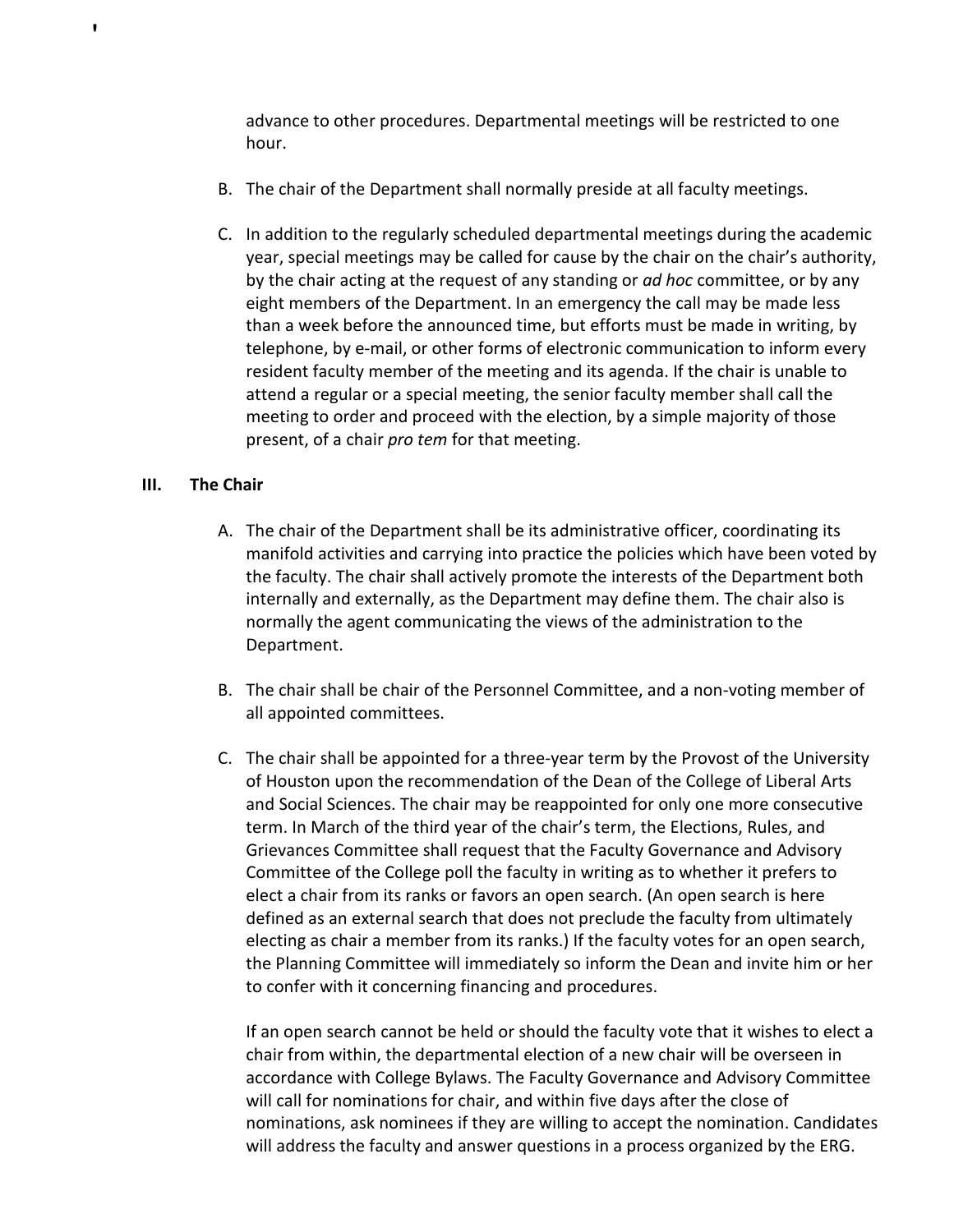The Committee will then administer the election and recommend to the dean the candidate who receives a simple majority of the votes cast.

If an open search is undertaken, the Elections, Rules, and Grievances Committee shall request the Faculty Governance and Advisory Committee to poll the faculty in writing under the procedures for an inside election, to determine the choice, by majority vote, of an acting chair, and the Planning and Personnel Committees shall elect a search committee of no fewer than five faculty, with at least one member from each rank, and immediately begin a search. The search committee will propose the name of a candidate. The faculty, as a whole, will vote to approve or disapprove this candidate. The Planning and Personnel Committees will transmit the recommendation to the dean by the following spring semester.

- D. Procedures for removal of a chair. A fifth of the tenured members of the Department may at any time during the regular academic year call a faculty meeting, announcing it to the entire faculty one week in advance. The senior faculty member present will call the meeting to order and preside over an election of a chair *pro tem* for that meeting. A majority vote at the meeting, by secret ballot, will call for the Faculty Governance and Advisory Committee to poll the faculty on its confidence in the chair. Should the chair incur a two-thirds vote of no confidence, the Faculty Governance and Advisory committee will transmit these results to the Dean of the College as the recommendation of the Department that the chair be removed.
- E. In the case of disability caused by illness of any kind that prevents the chair from performing his or her duties, the chair of the Planning Committee will convene a meeting of the Committee to ascertain the need for a chair *pro tem* or for a search for a new chair; the Planning Committee to will recommend to the Dean the temporary appointment of the senior member of the Department as Department chair; within one week, he or she will convene the faculty for the purpose of electing a chair *pro tem;* the election will be by secret ballot and requires a twothirds majority vote of those present for ratification; the results will be forwarded to the Dean for approval. The chair *pro tem* will serve until the return of the chair or until a new chair has been elected according to Department and College guidelines.

### **IV. Department Faculty Administrators**

- A. In consultation with the Planning Committee the chair shall appoint a director of Graduate Studies. The director shall help the chair in administrative duties involving the graduate program, shall be a member *ex officio* of the Planning Committee, and shall be chair of the Graduate Committee. He or she shall be responsible, after consultation with the director of Creative Writing for recommending to the chair the appointment of teaching assistants and teaching fellows. The typical term for this position is three years.
- B. In consultation with the Planning Committee, the chair shall appoint the director of Upper Division Studies, whose function shall be to help the chair in administrative duties involving the upper division program and those other courses required for a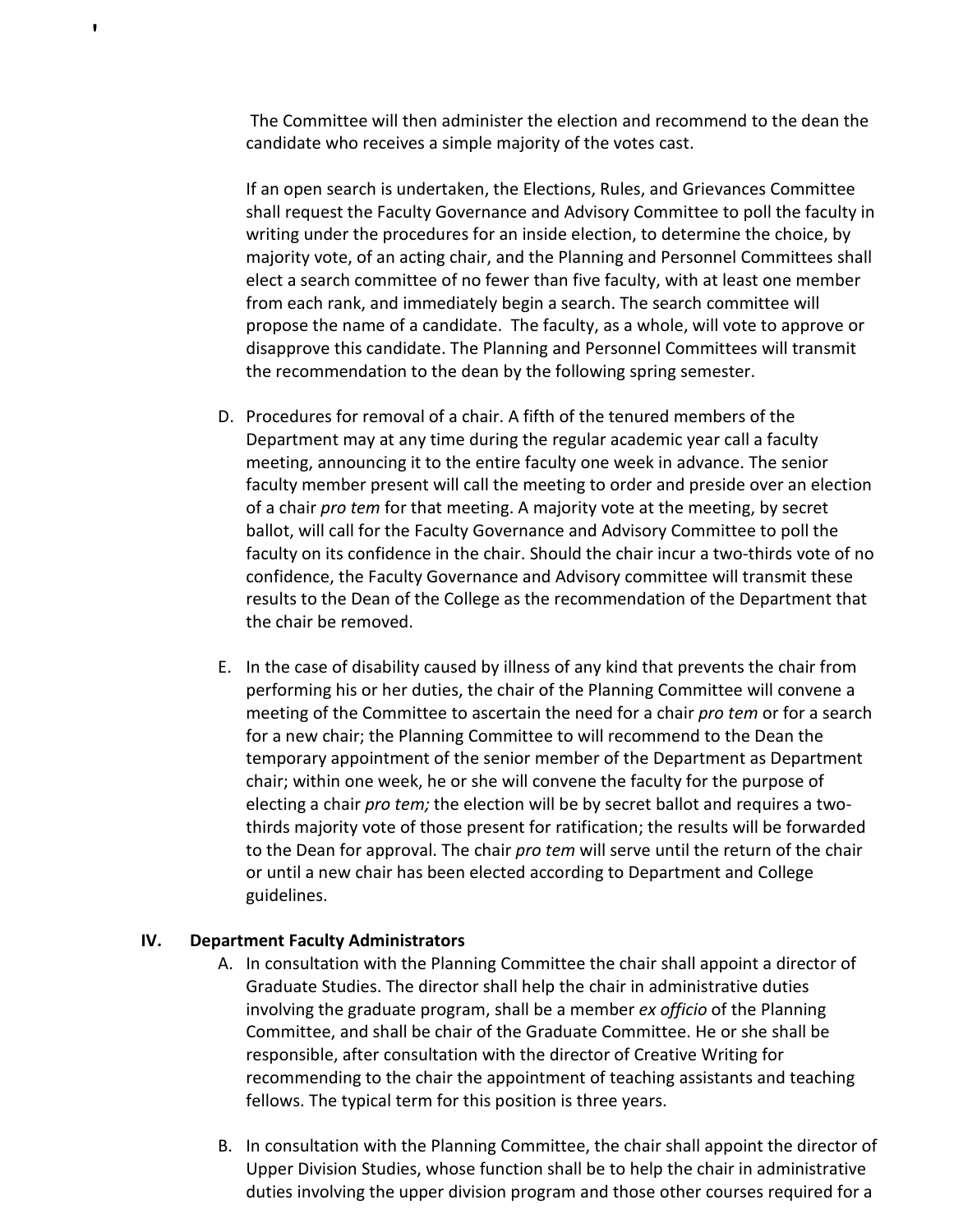B.A. in English, and to provide special liaison between the faculty as a whole and undergraduate English majors. The Director of Upper Division Studies shall organize and coordinate the undergraduate advisory process during preregistration and registration in consultation with the chair; serve as a member *ex officio* of the Planning Committee, and serve as a chair of the Upper Division Curriculum Committee. The typical term for this position is three years.

- C. In consultation with the Planning Committee, the chair shall annually appoint a chair of the Lower Division Curriculum Committee, who shall oversee the freshman and sophomore curriculum. The chair of Lower Division Curriculum Committee shall be a member *ex officio* of the Planning Committee. The typical term for this position is three years.
- D. The chair will appoint a Director of Creative Writing in accordance with the election by of the Creative Writing Program faculty. The Director shall help the chair in administrative duties involving the Creative Writing program, shall be a member *ex officio* of the Planning Committee, and will consult with the Director of Graduate Studies to recommend to the chair the admission of applicants to the Creative Writing program and the appointment of teaching assistants and teaching fellows. The typical term for this position is three years.
- E. In consultation with the Planning Committee, the chair will appoint an associate chair. The chair and associate chair, in consultation with the Planning Committee, will determine the duties of the associate chair, which may include representing the Department externally, working closely with the office staff. The typical term for this position is three years.

### **V. Committees**

'

A. There shall be three classes of departmental committees: standing elective committees, standing appointive committees, and *ad hoc* committees. Elective committees include the Personnel Committee, the Planning Committee, the Houstoun Committee, and the Elections, Rules and Grievances Committee. Member ship in elective committees shall be determined by secret ballot conducted by the Elections, Rules, and Grievances Committee at faculty meetings specially called during the last four weeks of classes in Spring term; the committee elected will begin service at the beginning of the Fall Semester. First to be elected will be the Personnel Committee, then the Planning Committee, the Elections, Rules, and Grievances Committee, and finally the Houstoun Committee. Persons holding any official administrative position, within either the Department of English, or the University at large, may not serve as member of the Elections, Rules, and Grievances; committee members who do accept such positions during their tenure on the Committee shall be expected to resign their membership immediately. No persons shall be elected to serve the Personnel and Planning Committees for the same term; however, unlike faculty who are elected as voting members of Planning, *ex officio* members of Planning can be elected to Personnel. Members of elected committees will serve two years, but no member shall serve more than two consecutive years on the same elective committee, unless that member has served a year or less as an elected replacement. Members may however,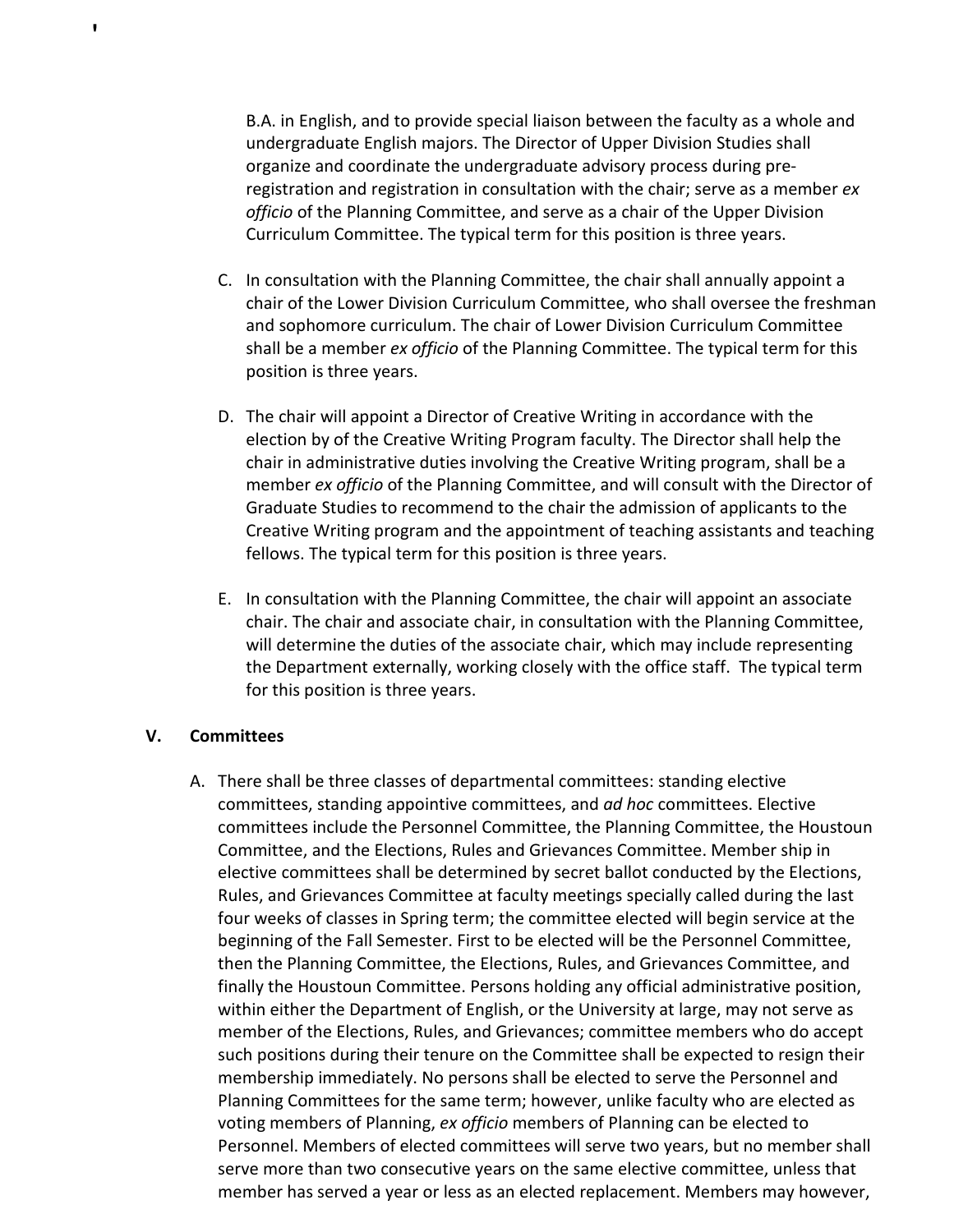be reelected to such committees following an interim period of one year. Persons serving as *ex officio* members of any elected committee may participate in committee discussions but may not make, second, or vote on committee motions. Any *ex officio* member of a committee may be elected to that committee and this empowered to vote; *ex officio* members of Planning, excluding the Department Chair, are eligible to run for voting positions on the Planning Committee.

- B. The Elections, Rules, and Grievances Committee shall, at least one week prior to elections, distribute to each voting member of the Department a list of people eligible for elections to each committee. Persons not wishing to stand for election to a committee may withdraw their names at any time before voting for that committee begins. Voting shall be by secret ballot; ties will be decided by run-off elections until a winner is decided. No proxy voting or absentee ballots will be accepted if a vacancy occurs on an elective committee through resignation or some other cause, the Elections, Rules and Grievances Committee shall promptly conduct a special election to fill the vacancy; the person elected shall serve the remainder of the term in question.
- C. The chair each year shall appoint the members of each appointive standing committee. These include the Graduate Committee, the Instructional Support Committee, Upper Division Curriculum Committee, and the Lower Division Curriculum Committee. The chair will be guided in his or her selections by a list of preferences for committee service submitted by members of the Department and by the chairs of each committee.
- D. The chair will also appoint members to serve on such *ad hoc* committees as necessary.
- E. Elected committees shall report to the faculty at least once a semester. Major committee recommendations regarding policies may not be put into effect until they have been approved by a majority vote at the faculty meeting hearing their report. Changes of policy must be circulated in writing at least one week before the meeting at which they are introduced unless emergency action is required.
- F. The composition and duties of elected committees are as follows:
	- 1. The Personnel Committee. The Personnel Committee will consist of the Department chair and eight tenured members of the faculty, at least three of the Full Professors and at least three of them Associate Professors. Except for the Department chair, the members will be elected at large by the Department for two-year terms. Terms of membership will be staggered so that half of the members will be elected each year. In the event there are fewer than two members of a given rank who have confirmed their availability for each position to be filled, election will be from among all available members of both ranks. Subsequent elections will then be held in such a manner as to restore the balance of at least three members of each rank as soon as possible, consistent with these by-laws. No person shall serve as a member of the Personnel Committee in the year in which he or she is a candidate for tenure or promotion. Procedures and policies governing the operations of the Personnel Committee are outlined in a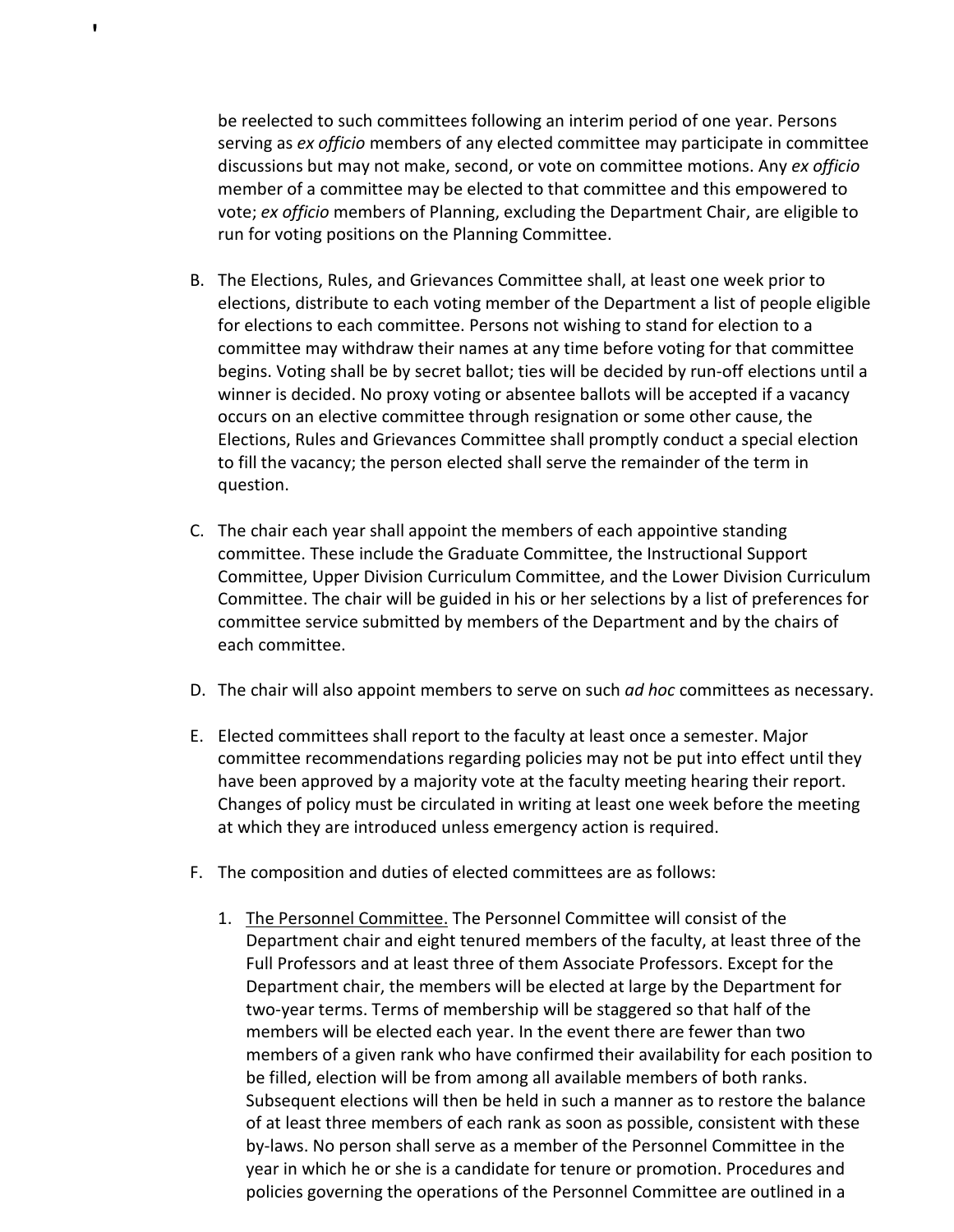separate document, "Personnel Procedures," which is a formal part of these bylaws. The Committee will:

- A. Periodically review Department standards for promotion and tenure; recommend to the faculty for its approval standards for tenure, termination, promotion, and salary increment. The specific criteria for merit increments to be used in the spring semester shall be presented in writing to the Department for discussion and approval by the end of October for each academic year.
- B. Establish procedures for reviewing faculty members for tenure, termination, promotion, and salary increment.
- C. Recommend, through the chair, its decisions regarding tenure, termination, promotion, and salary increments to the proper university authority. University policies on peer-review will apply in all matters of promotion and tenure.
- D. In conjunction with the Planning Committee and the members of the recruitment sub-committee, vote on the appointment of tenured and tenure-track faculty.
- 2. The Planning Committee. The Planning Committee shall be composed of six elected voting faculty members (who will elect a chair from their members), and as *ex officio* but non-voting members, the departmental chair, the director of Graduate Studies, the director of Upper Division Studies, the director of the Lower Division Studies Committee, and the director of Creative Writing and one nonvoting graduate student member recommended to the chair by GES. Two of the elected faculty members shall hold the rank of professor when elected, two that of associate professor, and two that of assistant professor. If any of these positions cannot be filled by willing and eligible candidates, they may be filled by a candidate from any rank. The committee shall:
	- A. Consider long-range programs of the Department.
	- B. Review the By-Laws of the Department as needed.
	- C. Advise the chair on such matters as may be mutually helpful, and review with the chair the annual budgets of the Department.
	- D. Formulate plans for departmental development as expressed in general plans for recruitment, specifying subject areas and ranks to which new personnel are to be recruited and the numerical distribution of such personnel in area and rank. Recruiting shall be actively carried on by a separate subcommittee in each area which the committee has authorized. Membership of this subcommittee shall consist of three faculty members, at least two of whom shall be specialists in the area sought, whom will be designated by the committee as a whole. The subcommittee will elect its own chair and will report to the joint Planning and Personnel Committees,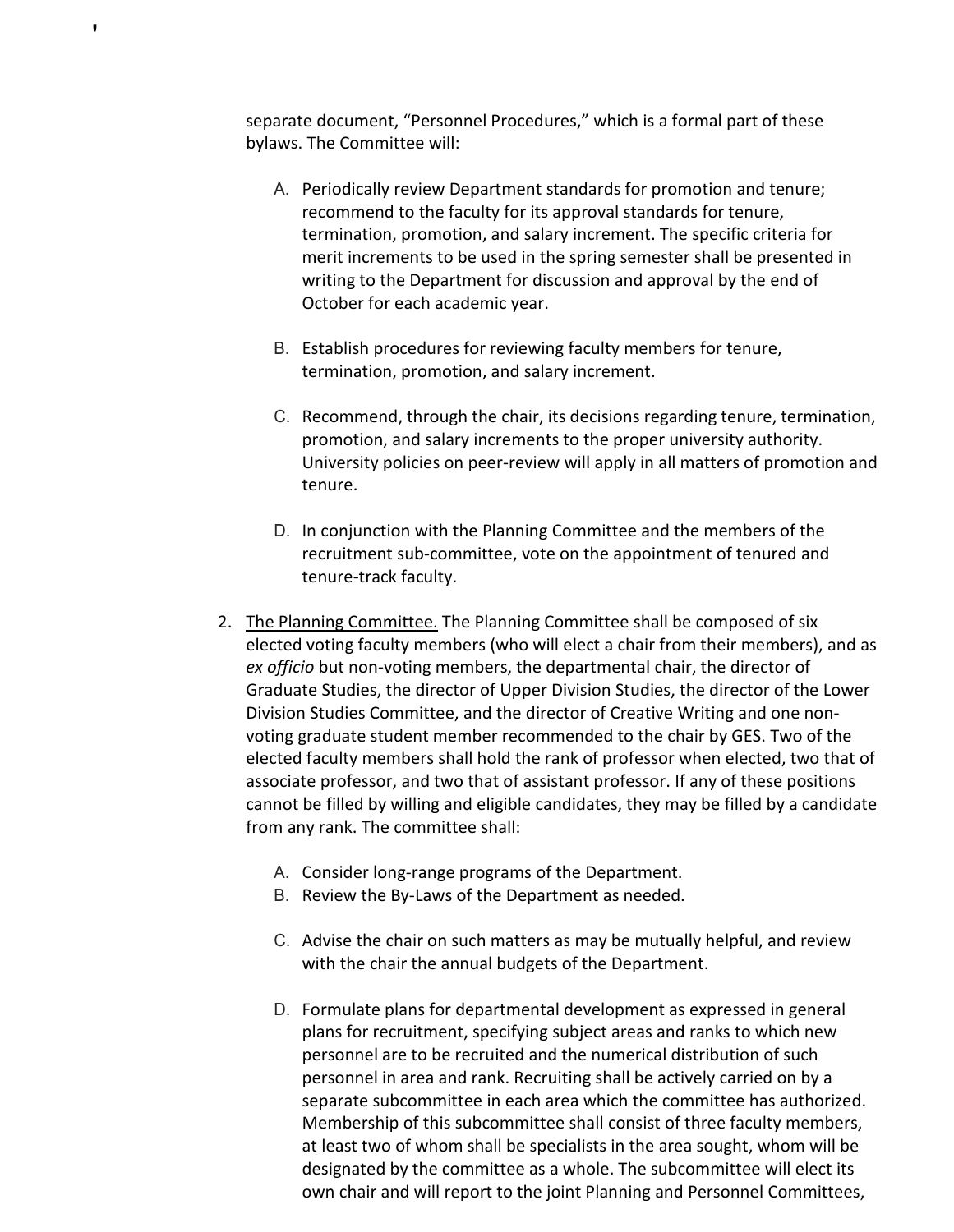will keep the joint committee regularly informed of their progress, and will recommend short-listed candidates for consideration. Decisions regarding the appointment of tenured and tenure-track faculty will be made by the voting members of the joint Personnel and Planning Committee and the members of the recruitment subcommittee.

3. Elections, Rules, and Grievances Committee. The Elections, Rules and Grievances Committee shall be composed of four elected members, none of whom may be a member of the Personnel Committee or a Department or University administrator. The ERG committee shall be composed of one member from each rank (one full, one associate, one assistant) and one other tenured faculty person. The Committee will:

- a. Choose its own chair at a meeting called within the first two weeks of the fall semester.
- b. Provide to the chair of each elected and standing committee a copy of these By-laws to be distributed and reviewed by each committee at its first Fall meeting.
- c. Rule on procedural disputes brought by any individual or committee.
- d. Organize and carry out elections required by these By-Laws and by those of the College of Liberal Arts and Social Sciences.
- e. Review as needed departmental procedures for conformity with these Bylaws and other College and University regulations.
- f. In accordance with College and University policies and procedures, receive grievances from full and part time faculty and students, constitute grievance panels, and oversee the timely disposition of the grievances under its departmentally approved procedures.
- g. Advise the Faculty Governance and Advisory Committee on the procedures for the election of the Department chair.
- 4. The Houstoun Committee. The Houstoun Committee will comprise five voting faculty members, one of whom shall be the chair of the Department. The departmental business administrator may also be present. The other four members will be elected from the tenured faculty for two-year terms on a staggered basis. The Committee will administer the Houstoun Endowment awards, and notify the Department of the award recipients. The Committee will periodically review the guidelines and procedures of the Houstoun programs and submit any proposed changes for faculty approval.
- 5. Graduate Committee. The Graduate Committee shall develop policies for the graduate program in compliance with University policies, to be submitted to the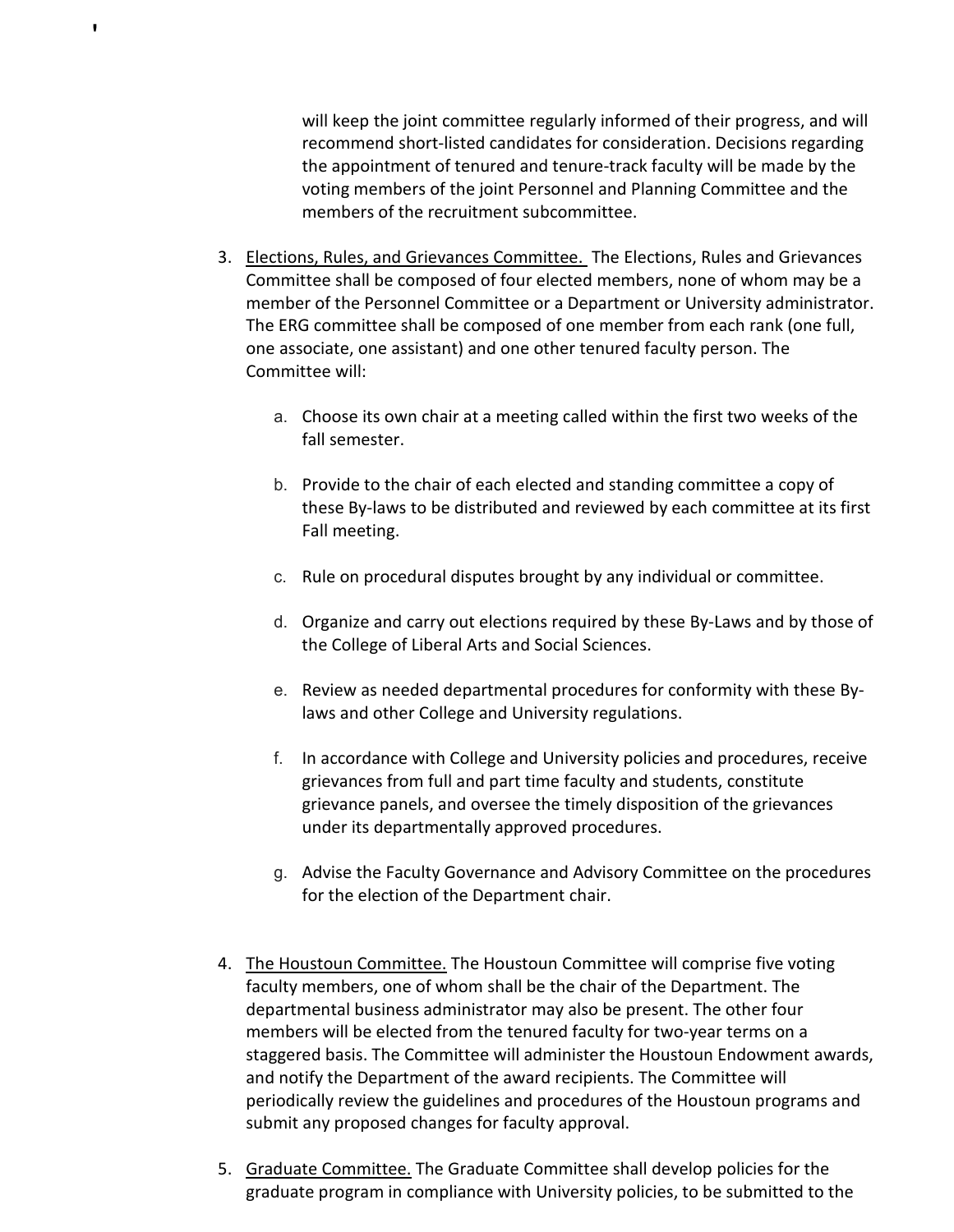faculty for approval. Its chair shall be the Director of Graduate Studies. The chair of the Department after consultation with the Director of Graduate Studies shall appoint a committee consisting of a minimum of six faculty members, the Department chair and the Graduate Advisor, as *ex officio* non-voting members, and two non-voting graduate students recommended to the chair by G.E.S. The Committee will:

- a. Periodically review the graduate curriculum and the program and concentration requirements for all graduate degrees in English and Creative Writing, and submit any proposed changes for faculty approval.
- b. Shall recommend to the Department chair the sequence and schedule of graduate courses to be offered each semester; will review the rotation of graduate courses on a regular basis and as necessary, coordinate graduate offerings with those of other departments.
- c. Review applications to graduate programs and recommend to the chair those students approved for admission, and those students to be awarded teaching assistantships and teaching fellowships.
- 6. Upper Division Curriculum Committee. The Upper Division Curriculum Committee shall be composed of the Director of Upper Division, who will serve as its chair, the chair of the Department, who will serve as *ex officio* member, and at least five members who will be appointed by the chair of the Department in consultation with the Director of Upper Division Studies, and one non-voting student member may join the committee. The UDS Director, with input from the respective committee will select student representatives.as needed The Committee will:
	- a. Periodically review the undergraduate curriculum and the program and concentration requirements for the B.A. degree in English, and submit any recommended changes to the faculty for approval.
	- b. Propose new undergraduate courses and propose deletion of old ones when necessary, and submit them to faculty for approval.
	- c. Recommend to the Department chair the sequence and schedule of courses to be offered each semester.
	- d. As necessary, coordinate upper division offerings with those of other departments.
	- e. Perform annual assessment and evaluation of the major and report these findings.
	- f. When needed address additional issues related to upper-division curriculum and instruction.
- 7. Lower Division Curriculum Committee. The Lower Division Curriculum Committee shall be composed of the chair of the Committee, the chair of the Department and the Lower Division Administrator, who shall serve as *ex officio* members, at least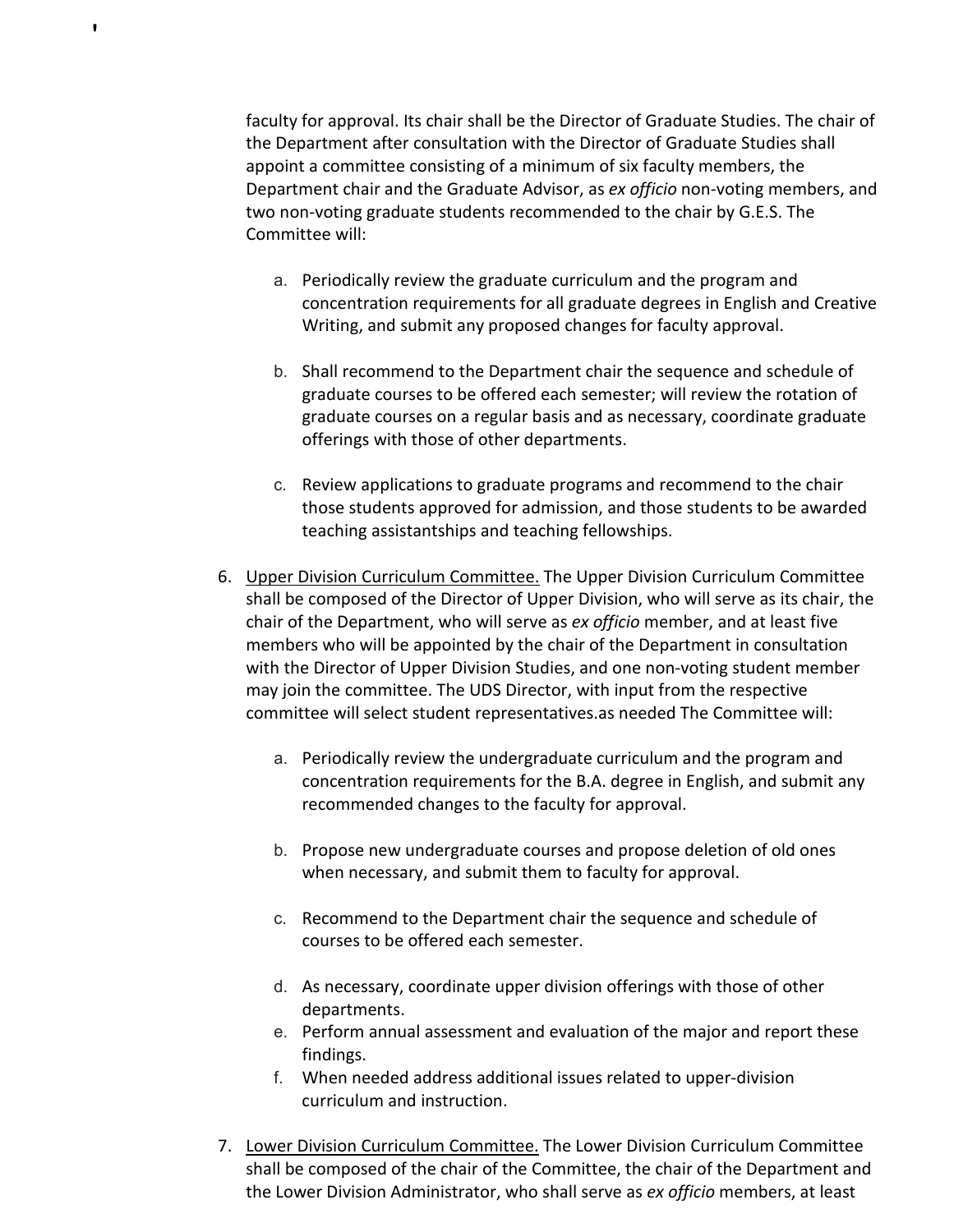four faculty, two or more of whom teach Lower Division courses, and one nonvoting teaching assistant assigned to a lower division course and appointed by the chair of the Department in consultation with the chair of the Committee. The Committee will:

a. Review Lower Division curricular and course needs.

- b. Review the writing requirements in all English Department Core and Lower Division courses, ensure that they are in compliance with University Core curriculum requirements, and submit any proposed changes for faculty approval.
- c. Periodically review Lower Division courses and as needed propose new ones and the deletion of old ones, and submit these recommendations to faculty for approval.
- 8. The Creative Writing Faculty Committee. Comprising members of the Creative Writing faculty will:
	- a. Periodically review the Creative Writing graduate and undergraduate curricula and the undergraduate program and concentration requirements, and submit any proposed changes to the Graduate Studies Committee or the Upper Division Curriculum Committee, as appropriate, for consideration.
	- b. Recommend to the Department chair the sequence and schedule of Creative Writing courses on a regular basis.
	- c. Review applications to the Creative Writing graduate programs and forward to the Director of Graduate Studies the names of those students recommended for admission, and of those students to be awarded teaching assistantships and teaching fellowships.
	- d. Recommend to the chair specific areas and ranks for faculty recruitment.
- 9. The Research Committee shall be composed of at least 5 faculty members and a representative from the Language and Culture Center, who would be a non-voting member. The membership of the committee should reflect the diverse scholarly and creative expertise in the Department. If possible, the Research Committee should include a faculty member who is also serving on the Houstoun Committee and a faculty member serving on the Personnel Committee. In addition, the Research Committee should have a graduate student representative, recommended by the GES executive, as a non-voting member. The Planning Committee shall be responsible for appointing the Director of the Research Committee. The normal term of the Director is 3 years. The Research Committee shall promote faculty research. This promotion shall include but not be limited to: honoring recently published faculty books through discussions and receptions; developing policies and procedures for course releases to allow faculty to pursue research projects; awarding funding, when available, to support faculty research; nominating faculty for departmental, college and university research awards; publicizing available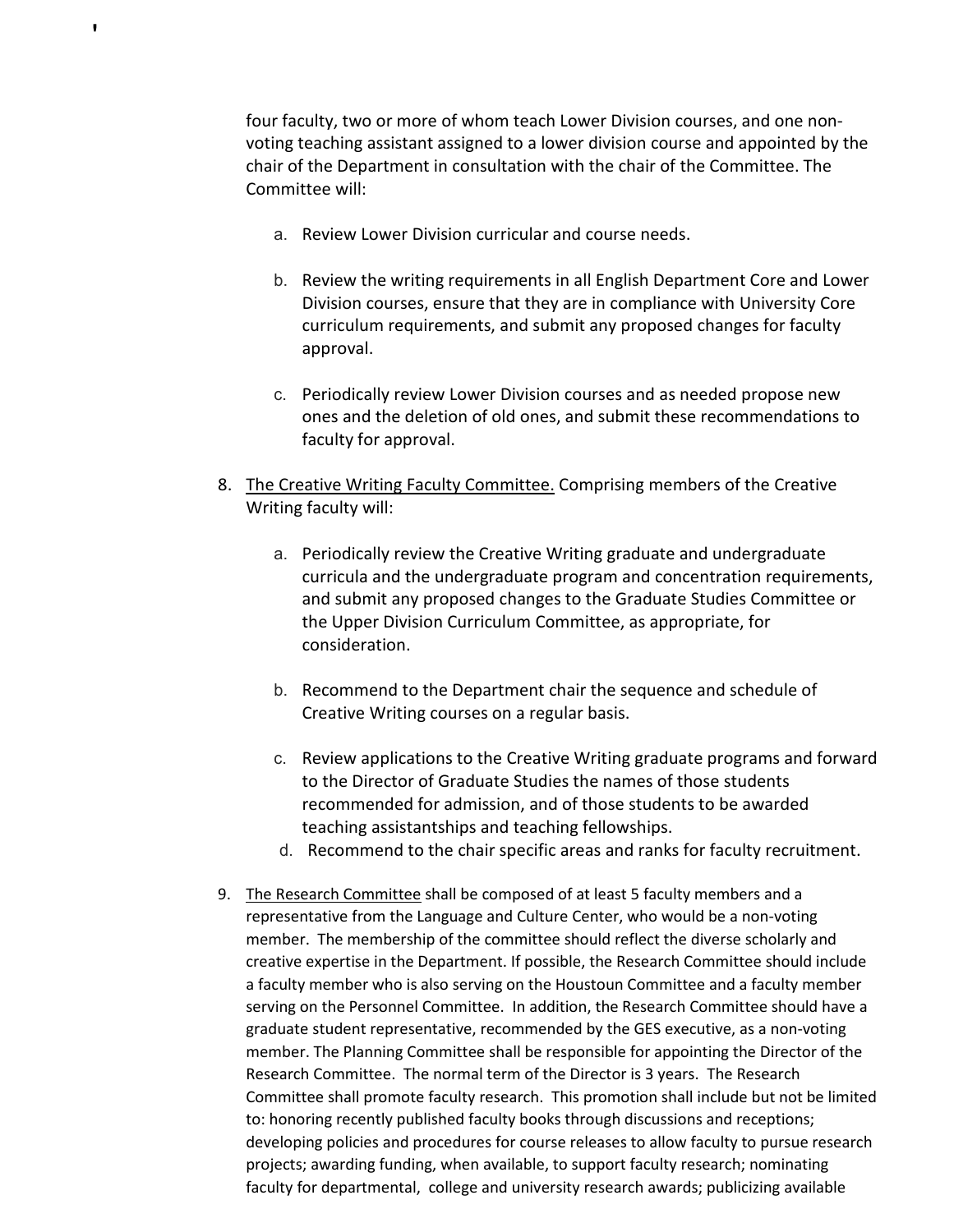grants; offering forums in which faculty can present work in progress; and encouraging the activity and progress of the departmental research collectives.

# **Non-Tenure Track Faculty in English**

'

1. Houston Writing Fellows in the Department of English are chosen through nationally advertised searches by a committee of English Department faculty and staff. The committee is constituted by the Chair of the Department of English and its membership should reflect the relevant expertise in Lower and Upper Division Studies. To be eligible for a consideration for appointment as a Houston Writing Fellow, an applicant must have a terminal degree (MFA, PhD, or equivalent) in hand by the beginning of the first semester of the faculty appointment.

2. Houston Writing Fellows in the Department of English hold non-tenure track faculty positions that are on a non-promotional eligible pathway. The position of Houston Writing fellow is a two-year appointment. Normally, the appointment cannot be continued at the end of the second-year, but under special circumstances and with a vote of the faculty committee overseeing the Houston Writing Fellows, the appointment can be extended to a third year.

3. Houston Writing Fellows teach 4 courses/semester. The normal load is three classes and, as a one course equivalent, supervision of a group graduate teaching assistants. The courses that Writing Fellows teach are primarily at the level of Lower Division Studies, but, with the approval of the Chair of Department of English, they can teach Upper Division level courses.

4. The Director of Lower Division determines the groups of graduate teaching assistants supervised by each of Houston Writing Fellows. The Writing Fellows will review syllabi, review assignments, review evaluated student work, observe classes, advise graduate teaching assistants, conduct discussions on classroom practices, as needed. They will confer with the Director of Lower Division to determine the extent of their supervision for particular graduate teaching assistants, with more structured supervision for newer teaching assistants and less structured supervision for more experienced teaching assistants.

5. Since the position of Houston Writing Fellow is intended to aid its recipients in their professional development, Houston Writing Fellows are eligible to apply for travel funds to support their professional work from the Department of English.

6. Houston Writing Fellows can serve on appointed Department committees, and ideally at least one Houston Writing Fellow will serve every semester on the Lower Division Studies committee.

7. Houston Writing Fellows can attend English Department faculty meetings as non-voting members.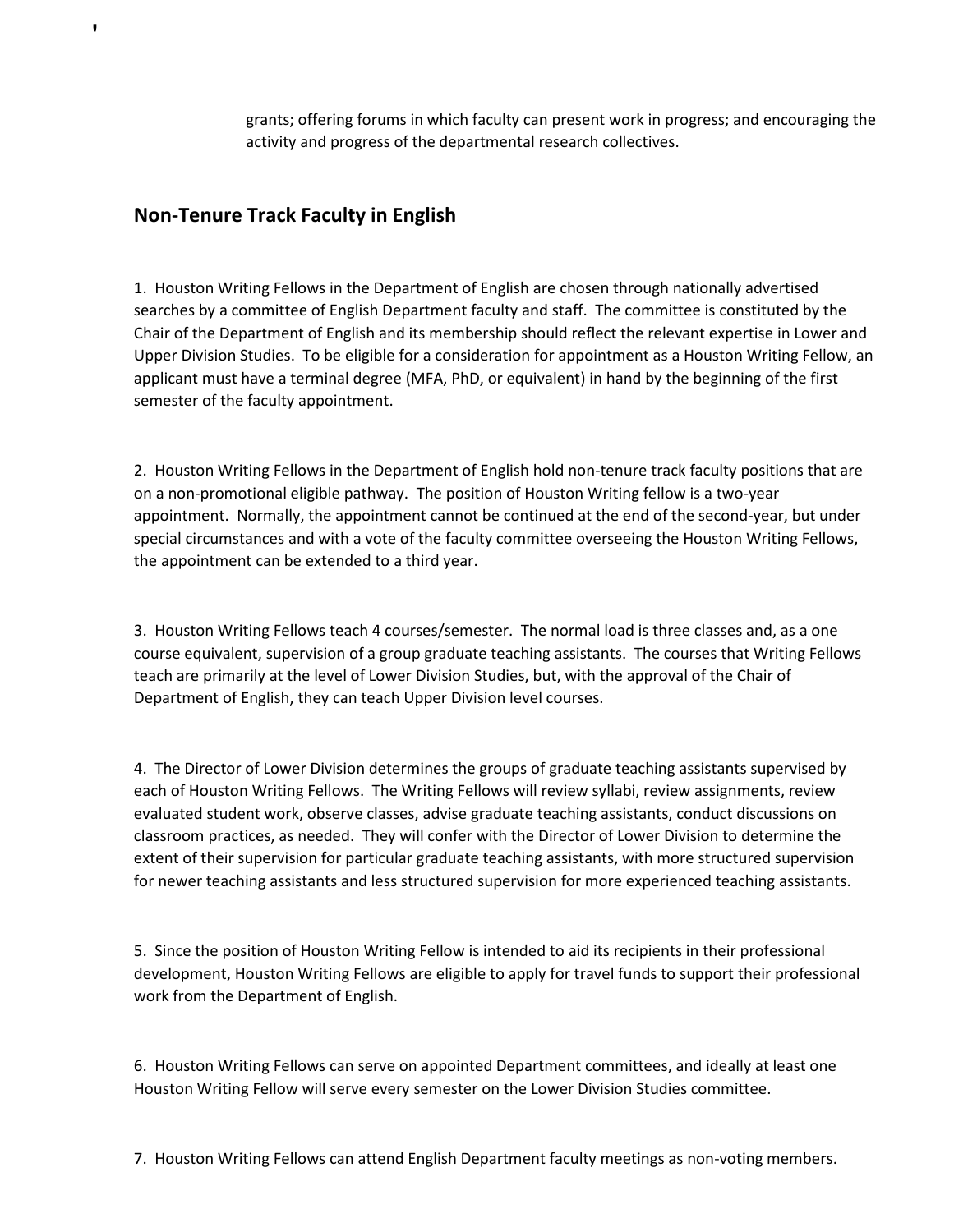# **Lecturers in English**

'

1. The English Department hires, on the basis of need, lecturers. These lectures are hired into nonpromotion eligible positions. These hires are on a semester-to-semester basis, and they can be renewed upon an evaluation of satisfactory performance and Department need.

2. Since the lecturer position in the Department of English is an instructional position, the criteria for evaluating performance in that position are intended to assess classroom teaching and activities related to classroom teaching. During their first year of employment, all lecturers must have a classroom observation by a faculty member designated by the Director of Lower Division or Upper Division (when appropriate). There must be a written report submitted by the English Department representative observing the class, and this report must be submitted by the end of the semester during which the observation occurred. After the first year, instructors will have a classroom observation by a designated faculty member every three years. After two of these successful three-year cycles of review, the instructor will have a classroom observation by a designated faculty member every five years.

3. Criteria for performance review for non-tenure track faculty and lecturers:

a. Professional Syllabus: does the syllabus accurately and clearly describe the instructor's expectations for the students and does the syllabus provide clear criteria for the evaluation of student work?

b. Preparation for Class: does the instructor have a well thought-out plan for the class, and has the instructor prepared the classroom materials and activities in a thoughtful manner?

c. Classroom Management: does the instructor engage students appropriately and invite appropriate participation?

d. Interaction with Students: is the instructor available to students, and does the instructor provide helpful guidance, when sought?

e. Evaluation of Student Work: does the instructor evaluate student work in a fair, consistent, and timely fashion?

f. Department Service: Normally, instructors who are hired as lecturers are not required to perform Department service.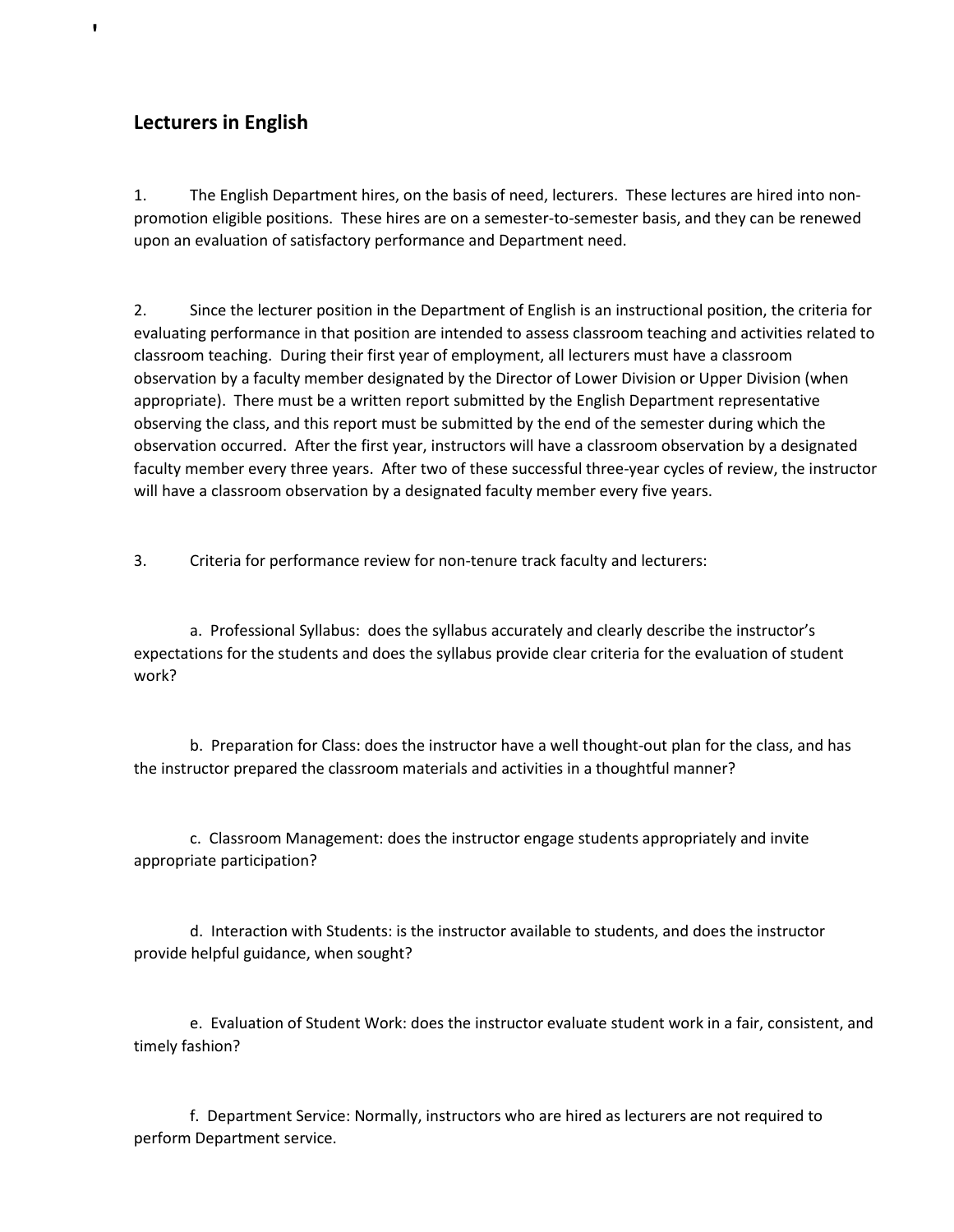g. Publication is not a criterion applicable for the evaluation of non-tenure track faculty.

4. After the first year, the Departmental evaluation of lecturers will be based primarily on the on-line Departmental teaching evaluations that are submitted by the students in the instructor's classes. During the academic years in which a lecturer has a class observed by a designated faculty member, the written report of that observation will also be considered. Written reports should address criteria 3a-e. Lecturers are entitled to comment on these reports, especially if the report is negative.

5. The evaluative rankings for lecturer are as follows:

'

1. Acceptable: competent performance as determined by criteria 3a-e;

performance satisfactorily meets all criteria 3a-e

2. Unacceptable: performance does not meet minimum acceptability in at

least 2 of the criteria 3a-e.

6. The Personnel Committee will provide a written justification to the lecture for the ranking assigned.

7. Any lecturer receiving an unacceptable ranking must be reevaluated the next semester. And lecturer receiving an unacceptable ranking two consecutive semesters will not be eligible to be rehired.

# **BY-LAWS OF THE DEPARTMENT OF ENLISH PERSONNEL COMMITTEE PROCEDURES**

- I. Prologue
	- A. The following procedures are intended to provide the Department, operating through the Personnel Committee, with effective and impartial means for evaluating the teaching, scholarly, creative, and professional activities of its members with regard to decisions involving promotion, tenure, and salary increments in accordance with the standards adopted by the Department.
	- B. These procedures are designed with the following purposes in mind: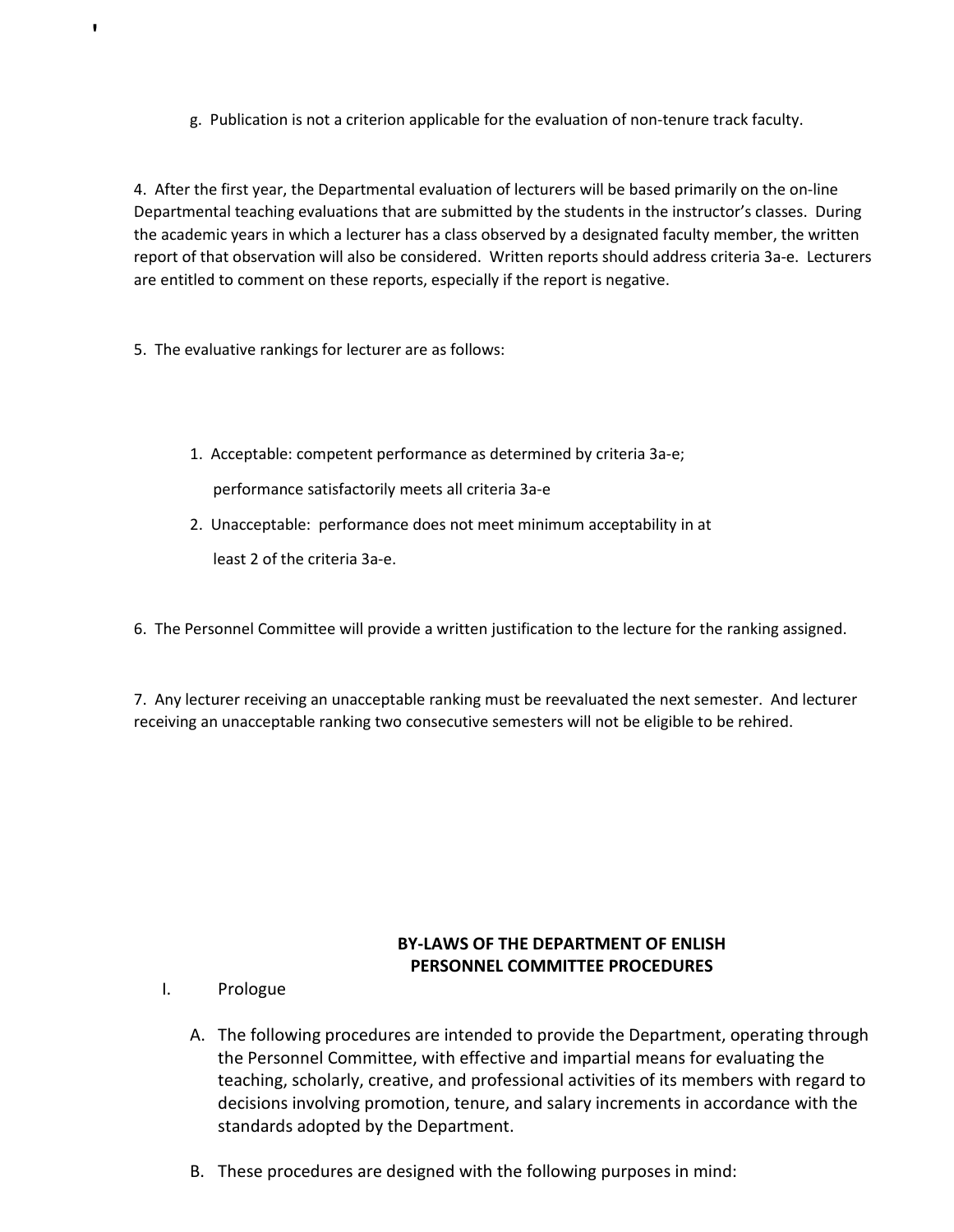1. To promote the highest possible level of teaching, scholarship, creative activity and professionalism in the Department.

- 2. To insure that all decisions of the Personnel Committee are made fairly, judiciously, in a spirit of good faith, and with all the openness compatible with the requirements of confidentiality.
- 3. To guarantee the integrity, confidentiality, and impartiality of decisions by the Personnel Committee and the academic credibility of the Department as a whole.
- 4. To protect the rights, dignity, and self-esteem of all members of the Department.
- C. Election to the Personnel Committee confers an honor, signifying the high regard Department members have for those elected, and imposes on them serious duties and responsibilities. Because decisions made by this committee will affect the Department deeply and lastingly, it is assumed that only those members of the Department who are willing to undertake the duties and responsibilities entrusted to the Personnel Committee will stand for election to it. It is expected that each member of the committee as eligible according to University policy, will study attentively the file of every Department member under review for promotion, tenure, or increment decisions, observing the spirit and intent of these procedures, and will form an independent opinion.
- II. Notification, Schedule, and Information on Standards and Procedures
	- A. At the time a formal offer of employment is made to a new faculty member, the Chair of the Department shall provide full written information on the standards and procedures of review.
	- B. The Personnel Committee, through Department Chair, shall formally notify, in writing, each faculty member who will be subject to tenure review in a given year by February 15<sup>th</sup> of the year in which the review is to begin. The faculty member under review will provide the Personnel Committee with all pertinent documents by the beginning of the semester in which the review is to begin. Unless otherwise contractually stipulated, the tenure review will take place in the fall of the sixth year of the faculty member's full-time service at the University of Houston.
	- C. In a tenure review when the recommendation of the Personnel Committee is for a terminal contract, the faculty member in question shall be informed of this recommendation as soon as possible but in no case later than the end of the fall semester in which the review begins.
	- D. The Committee shall review for tenure or promotion in any year any faculty member who requests the Committee to do so. Review for tenure or promotion is a peer review process; as *per* University policy, "only tenured faculty should vote on tenure reviewed decisions; only full professors should review [and vote on]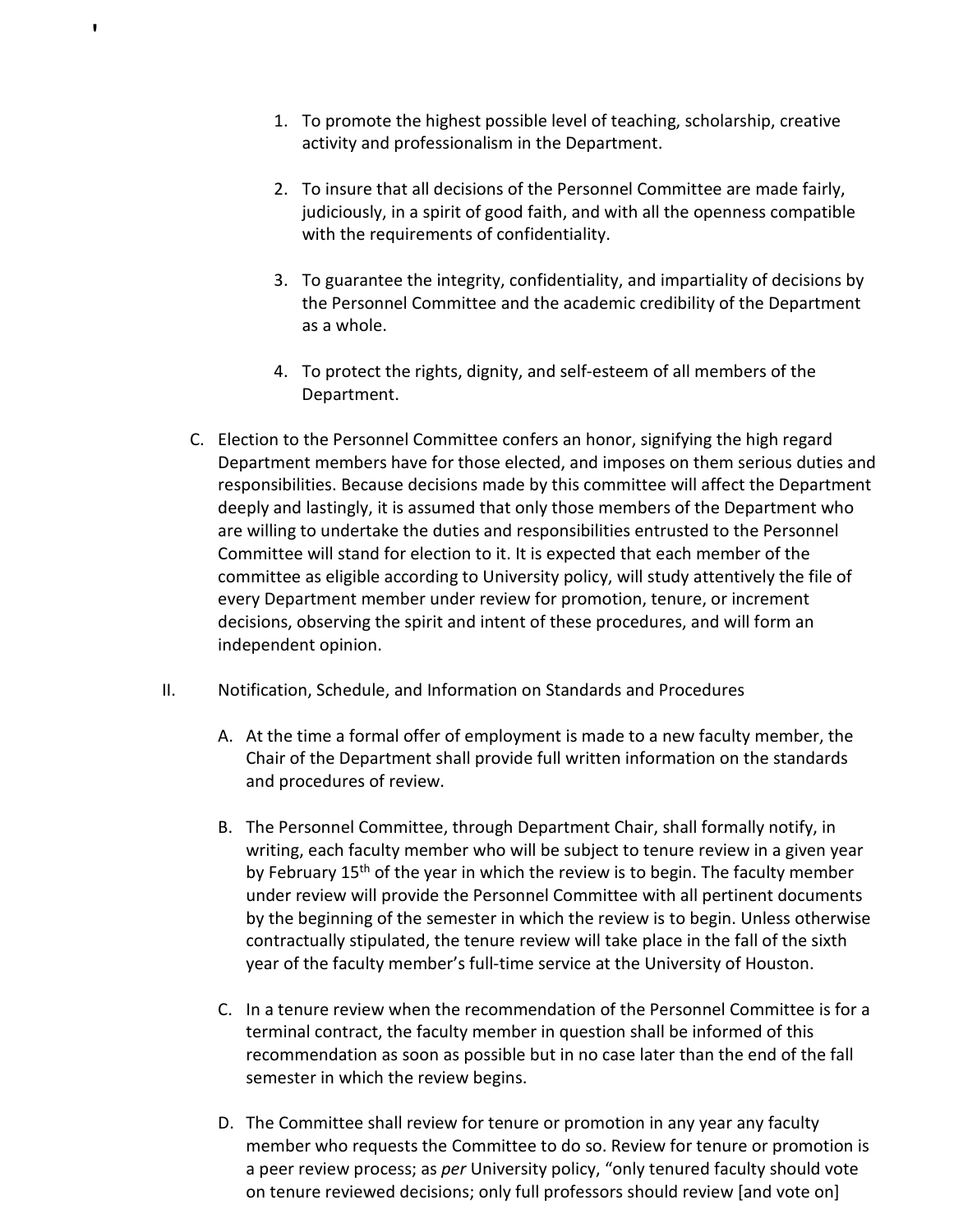applications for promotion to professor' (see IV, "Operations of the Committee"). No later than February 15<sup>th</sup> of each year the Department Chair shall issue an advisory notice concerning deadlines for promotion considerations. Faculty members who wish to be so reviewed must reply by March 1. No later requests can be considered.

- E. In accordance with University regulations the status of all non-tenure but tenuretrack faculty members will be reviewed during the fall semester of the third year of their probationary periods. The third year review is considered a status report evaluating progress toward tenure and will not normally result in a recommendation for a terminal contract. If, however, the Personnel Committee finds weaknesses sufficient to warrant a terminal contract, the Chair will immediately inform the candidate and forward the recommendation to the Dean. The Faculty member under third-year review will complete the file of all relevant documents and the file will be submitted by early November of the third year. A sub-committee of three tenured faculty members (who need not be members of the Personnel Committee) shall be appointed by the Department Chair in consultation with each member under review, which subcommittee shall report its findings to the Personnel Committee and Chair. The Personnel Committee will consider the report of the subcommittee, and will prepare a written review of the candidate's portfolio. The Chair will prepare and independent review and will write to the candidate detailing the strengths and weaknesses of his/her portfolio. The recommendations of the Chair and Personnel Committee will be reported to the faculty member as soon as possible, but in no case later than the end of the fall semester in which the review takes place.
- F. University policy requires in cases involving tenure and promotion that scholarship and creative activity be evaluated by a minimum of three recognized authorities outside the university. To facilitate meeting these requirements, the Chair, after consultation with other faculty members including the candidate, shall submit a list of six to eight names along with summaries of the qualifications of each names person to the Personnel Committee, which may make additions to the list. The candidate shall be responsible for preparing the materials to be sent to the outside reviewers.
- G. A new faculty member may stipulate in his or her original contract that years of full-time college teaching done elsewhere shall not be included in the seven years required for tenure under AAUP guide lines.
- H. The chair of the Personnel Committee is available at all times to any member of the Department who desires further clarification of standards and procedures. The Chair shall submit, at the member's request, any question to the Committee while the actual review is taking place, but need not be.
- III. Applicant's Portfolio/Electronic Folder

'

Thorough documentation should be submitted by the candidate as evidence for all items claimed in the candidate's vita. A candidate checklist is available on the Provost's website.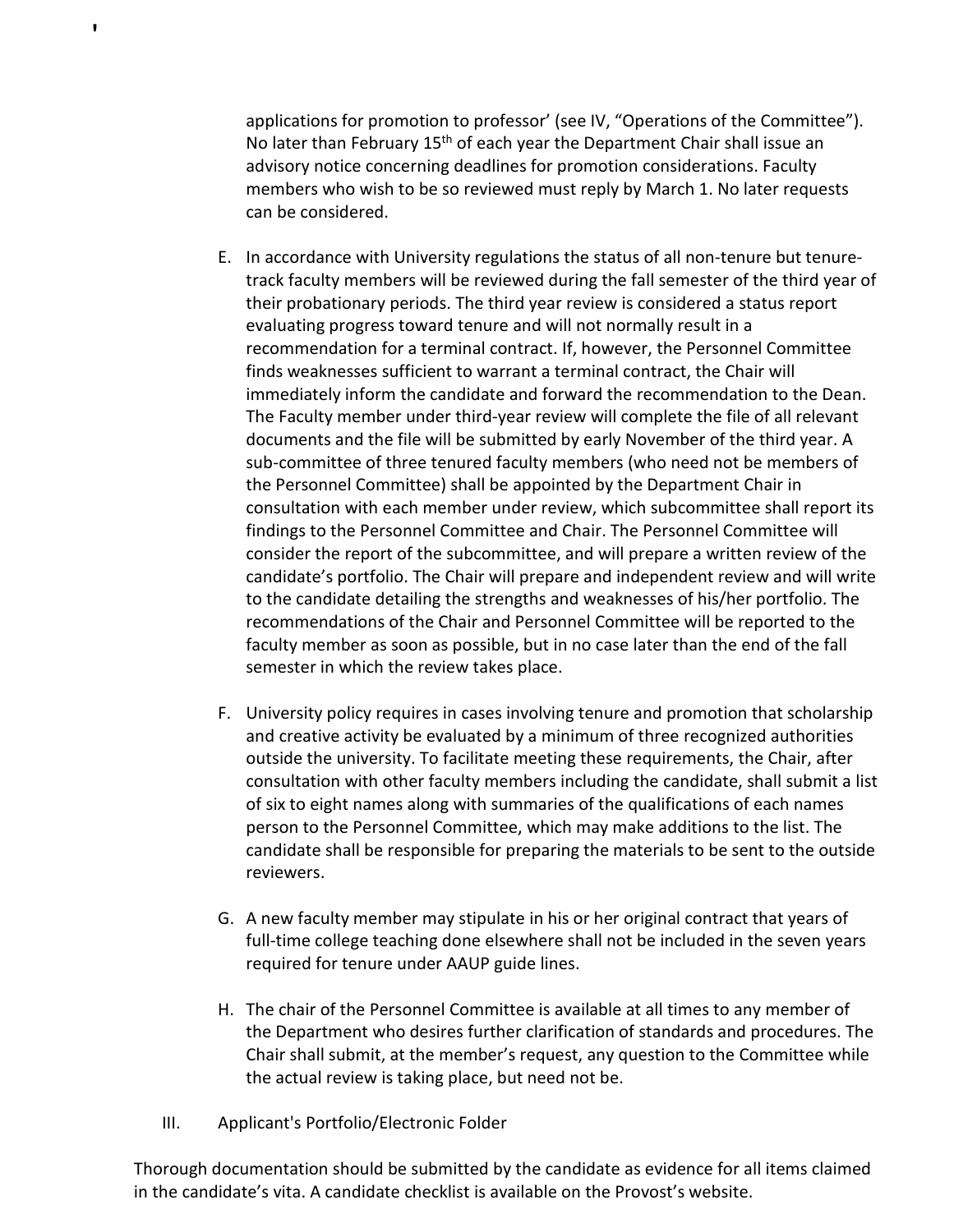## A. Face Sheet

'

This electronic form must be prepared by the candidate's dean's office.

## B. Internal Letters

The candidate's electronic folder must include any department or college committee evaluation reports generated during any non-mandatory pre-tenure review, letters from chair to dean and dean to Provost, and any appeals letters. University policy mandates that no extraneous letters or materials be included. For those coming up for tenure, copies of the initial letter of appointment to the university and the results of any mandatory probationary reviews (e.g. third year review) must be included in the candidate's electronic folder. For promotion to professor, documentation of previous promotion or appointment letter must be included.

## C. External Review Letters

D. Candidate's Statement The candidate must include a brief (no more than three pages) statement. The statement may include academic career goals, accomplishments, and directions for future work. The candidate may describe how all facets of his/her career form an integrated, successful profile or the candidate may identify achievements in the areas of teaching, scholarship, and service separately.

### E. Vita

The candidate must include a vita that is appropriate for the discipline

### Portfolio

The purpose of the portfolio is to provide detailed supporting documentation demonstrating the current and likely future impact of the applicant's activities in research, teaching, and service. The documentation should support the Vita and Candidate's Statement. The following categories are suggested for candidates to document how they have carried out the university's research/scholarship/creative work mission.

1. Research, Scholarship, Creative Work a. Scholarly/Creative Work

a. Representative Works: Include samples of scholarly/creative products sufficient to demonstrate the scope, quality, and impact of the candidate's activities. For each sample state candidate's role and contribution.

b. Funded Research/Scholarly/Creative Work Grants:

The following information should be included for each grant: (1) Name of the principal investigator and all co-investigators; May 2016 – Office of the Provost 17 (2) Title of the grant proposal; (3) Funding agency; (4) Amount of the grant; (5) Time period of the grant; and (6) Candidate's role and contribution.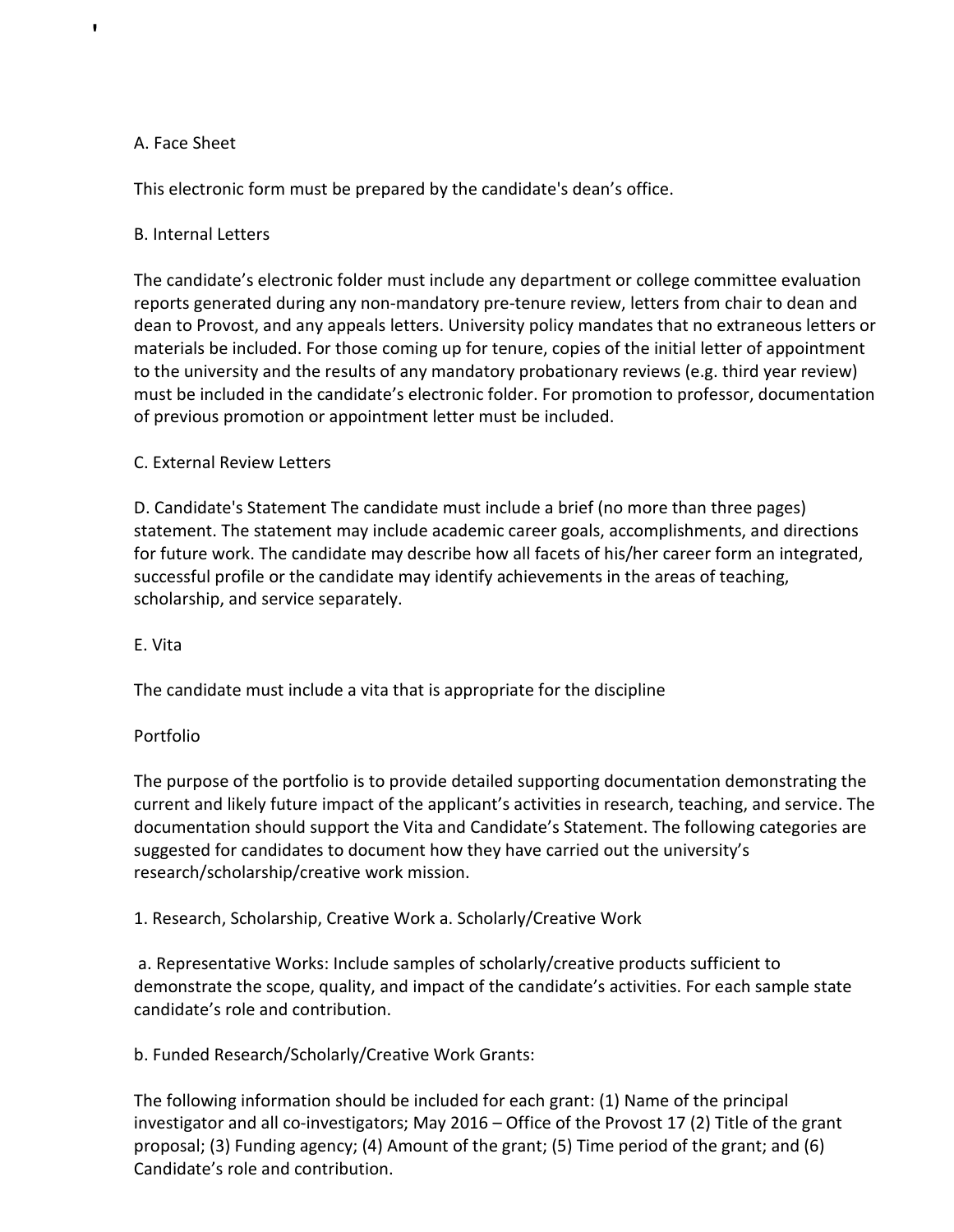c. Research Proposals:

'

The following information should be included for each proposal: (1) Name of the principal investigator and all co-investigators; (2) Title of the grant proposal; (3) Funding agency; (4) Amount requested; and (5) Candidate's proposed role and contribution.

d. Generation of intellectual property:

e. Major Work(s) in Progress:

The information provided here should comment on the nature of the work(s) and identify anticipated date of completion.

f. Other Indicators of Scholarly Creative Work:

List book reviews, editorial contributions, citations, research awards, and other indicators of contributions to the discipline/profession, cited in the format of the discipline's style.

2. Teaching and Student Learning

Documentation in this section includes evidence of a commitment to teaching and learning, including:

a. Student Evaluations of Teaching.

Student evaluation data should include summaries of teaching evaluations with comparative departmental/college data. Teaching effectiveness ratings should include all classes taught by untenured candidates. Candidates for professor must include those classes taught in the last 5 years. Results should be summarized in a single table that includes evaluations for all courses taught and information about the instrument's items and response scale. In programs where individual classes, small studios, or performances are the norm, special care should be taken to assure full and comprehensive teaching evaluations.

b. Undergraduate and Graduate Student Mentoring.

The candidate should describe role and duration of mentoring.

c. Course and Program Development and/or Revision.

Information about course, curriculum, and program development can provide evidence of a commitment to student learning. The candidate's contribution to course development may be documented with sample course syllabi, teaching-grant proposal abstracts, courseware, cases and simulations, brief descriptions of student projects, examples of modifications for Instructional Television or Internet teaching, etc. Evidence of program development may include student recruitment, advising, and retention; directing graduate research; membership on or chairperson of dissertation or thesis committees; interdisciplinary program development, etc.

d. Other Evidence of Teaching, Student Learning, and the Scholarship of Teaching.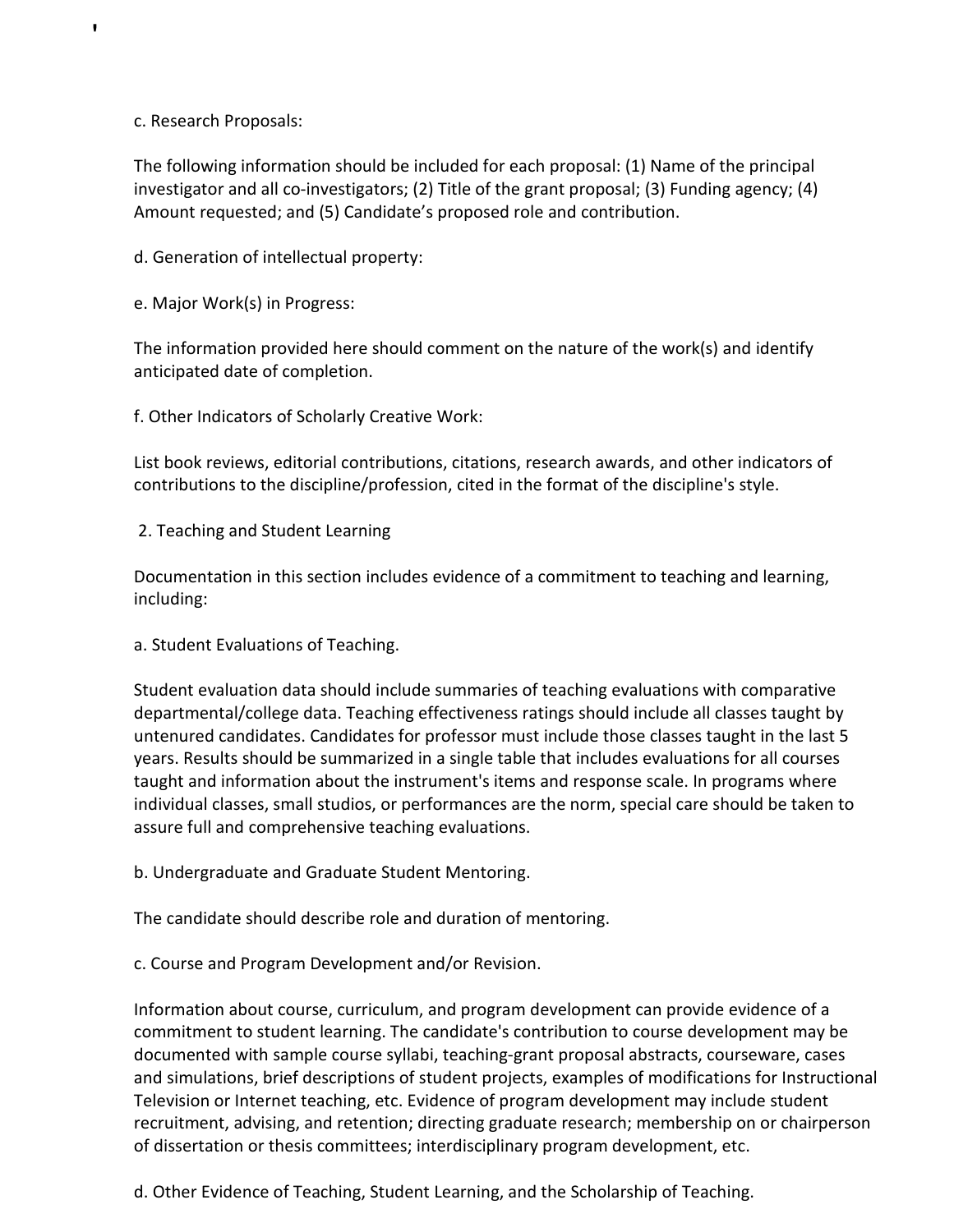Candidates may submit evidence that they have facilitated students' success. Examples may include contributions to students who have won awards, unsolicited letters from community members who have benefited from student projects or internships, and other evidence that the candidate contributed to student learning. This section may also contain evidence of the candidate's commitment to enhancing his/her teaching ability including peer evaluation of teaching. Professional development activities, scholarly approaches to evaluating teaching effectiveness, teaching excellence awards, and guest lecturing or team teaching should also be documented here.

3. Service The candidate should provide a complete listing of the categories below with dates of service and documentation as appropriate.

a. Service to the Department, College, and University: List committee membership, administrative roles, and other contributions to the university.

b. Service to the Profession/Academic Discipline:

Describe activities that strengthen the profession, including leadership in professional organizations.

c. Service to the Community or Public:

'

Document public involvement that is related to the candidate's area of expertise, including speeches, expert advice to community organizations, donations of creative or scholarly efforts to public institutions, consultations with private organizations, etc.

d. Service to State or National Organizations: Document service on expert panels, advisory boards or state or federal granting, licensing, or oversight councils, boards or committees.

e. Other Contributions: The candidate may provide evidence of other significant contributions that advance the profession/discipline.

# IV. Operations of the Committee

A. In reviews involving decisions on tenure or promotion to Associate Professor, three tenured members of the Department (at least one of whom must be a member of the Personnel Committee) shall be requested to conduct an objective, detailed examination of the teaching, scholarship, creative activity, and service of the member under review. One of the two must be reasonably expert in the field of the person under review.

Reviews involving decisions on tenure or promotion to the rank of Full Professor will be conducted by a subcommittee of five faculty at the rank of Full Professor, including those Full Professors who have been elected to the Personnel Committee, and however many additional faculty needed to bring the total number to five. The additional members of the subcommittee will be chosen in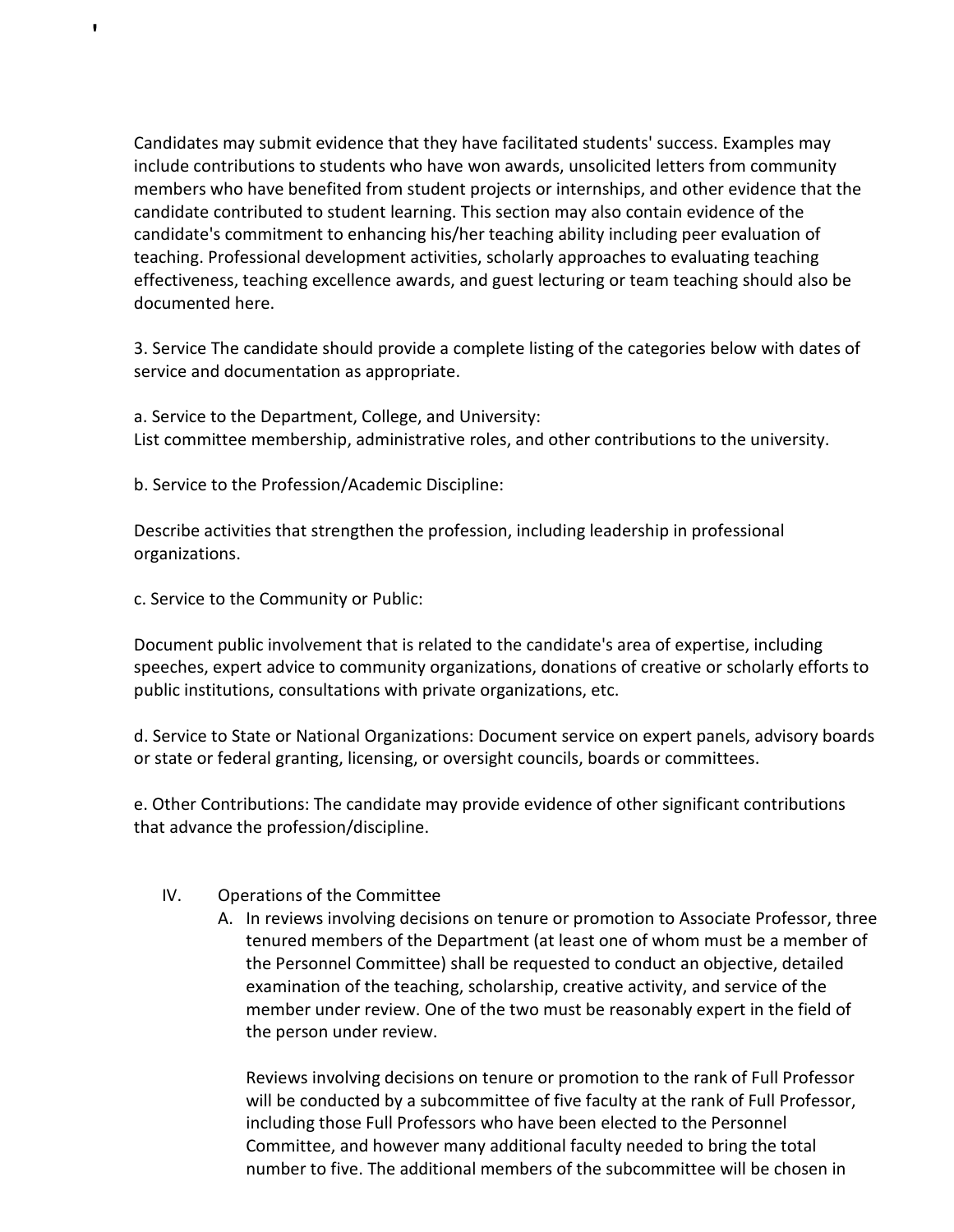consultation with the member under review and elected by the Personnel Committee as a whole.

- B. The subcommittee of five Full Professors shall examine the candidate's teaching, scholarship, creative activity, and service, and shall prepare a report of its review and submit it to the full Committee for its further consideration.
- C. In the case of tenure reviews, the written reports or the external reviewers shall be presented to the full Committee for its use in evaluating the member under review. In the case of promotion to Full Professor, the written reports of the external reviewers will be presented to the five-member subcommittee of the Personnel Committee who are Full Professors for their use in evaluating the member under review.
- D. After thorough evaluation, in the case of tenure review, the full Committee shall proceed to vote by secret ballot and draw up a written statement of the review, which will contain a justification of the vote. In the case of promotion to Full Professor, the Full Professors on the Committee and the additional members of the subcommittee will vote by secret ballot, and draw up a written statement of the review, which will contain a justification of the vote. The Chair will conduct an independent review, together with a justification of the vote. Both of these statements must be given to the member under consideration and he or she may appeal his or her case as outlined below in Section VIII. Both the Committee's and the Chair's statements shall be forwarded to the Dean. Other reports, both positive and negative, will be forwarded in the same way if the member under consideration so desires.
- V. Right to Privacy

Members of the Personnel Committee shall consider only the teaching, scholarly, creative and professional activities of those being reviewed.

# VI. Ethical Questions

'

The Personnel Committee assumes that every faculty member honors the highest ethical standards of the profession. However, the Committee in its evaluation of teaching, scholarship, and professional activities may consider allegations of unethical professional conduct. Should such an allegation be made, the Chair shall inform the member under review of the exact nature of the charge and provide him or her with an opportunity to address the Committee as quickly as possible and in any case before the conclusion of the review.

### VII. Confidentiality

The deliberations off the Personnel Committee shall be held in the strictest confidence. Each member of the Personnel Committee assumes a responsibility not to discuss its deliberations with other members of the Department nor to divulge information which would be embarrassing to any member under review. Violation of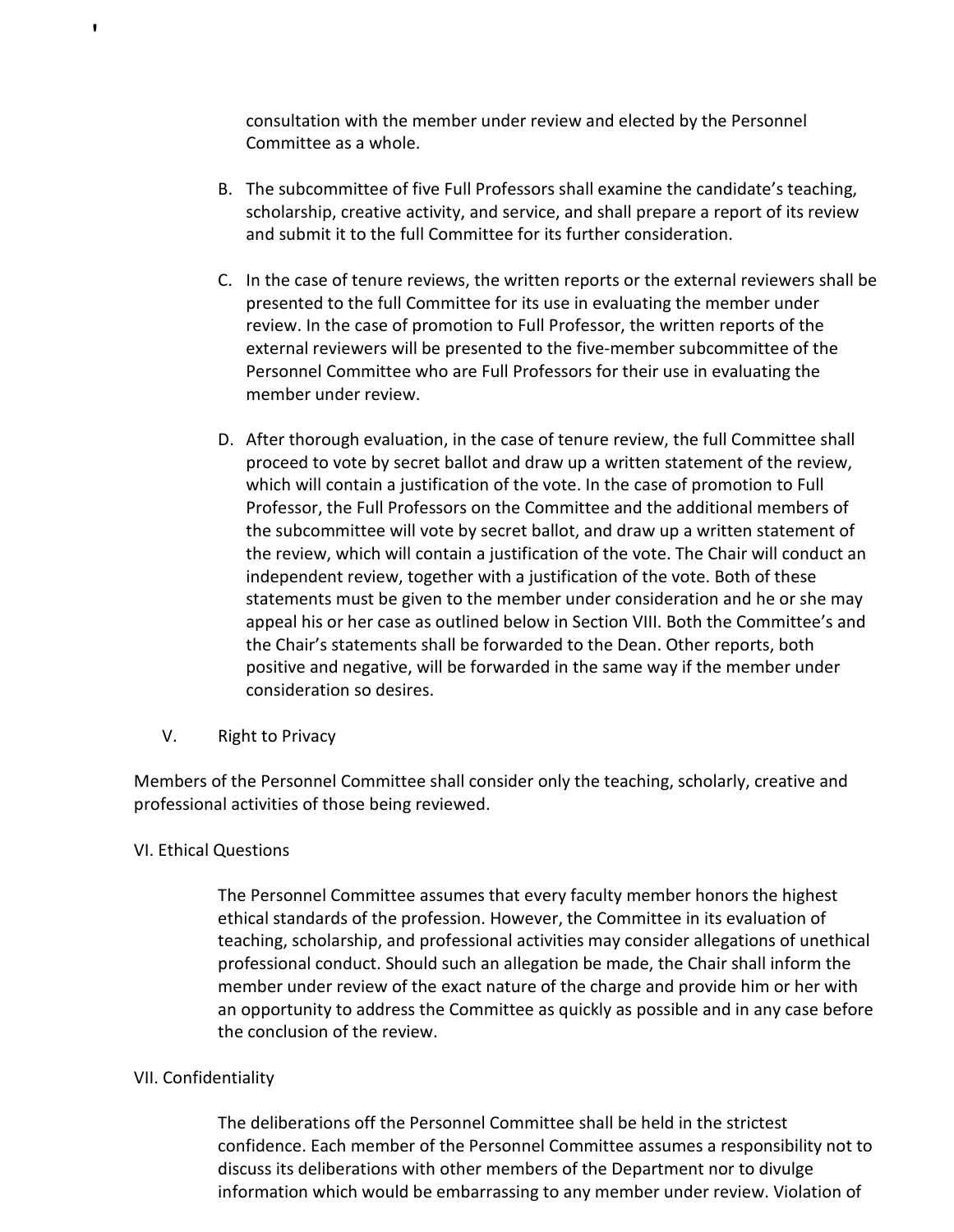the confidentiality of deliberations may be regarded as prejudicial to review procedures and may constitute grounds for grievance.

### VIII. Negative Recommendation

'

A candidate who receives a negative recommendation from the Personnel Committee may, if he or she wishes, confer with the chair and then request that his or her case be re-examined by the Personnel Committee on the grounds of either 1) additional evidence or 2) procedural violation. Should the Personnel Committee not agree that a procedural violation occurred and the candidate remain unsatisfied, he or she should appeal for a ruling immediately to the Department Elections, Rules and Grievance Committee, by whose ruling on the procedural allegations the Personnel Committee shall be bound. Should the candidate remain unsatisfied on procedural grounds he or she should appeal directly to the Secretary of the Faculty of the College for a ruling by the Faculty Council, by whose ruling the Personnel Committee shall be bound. Rules for appeals to higher University bodies are delineated in the Faculty Handbook.

### IX. Amendments

These By-Laws, including the Personnel Committee Procedures, may be amended at any meeting of the faculty by a two-third vote of approval of those present and voting, provided that the proposed amendment was submitted in writing to the faculty at least a week earlier. Because the Department is part of the College of Liberal Arts and Social Sciences any by by-law herein or hereafter enacted which is in conflict with a by-law of the College is invalid and will be amended as soon as possible.

# DEPARTMENT OF ENGLISH STANDARDS FOR TENURE AND PROMOTION

Departmental guidelines and policies are subject to policies promulgated at the college and university levels. In thecaseof promotion and tenure, guidelines provided by the Officeofthe Provost form the basis of all promotion and tenure decisions. While a college ordepartment may choose to implement more rigorous standards than those detailed in the university-level promotion and tenure guidelines, a collegeordepartment maynotimplement policiesthatresult implicitly or explicitly in the application of less rigorous standards than detailed in the university-level promotion and tenure guidelines. It isthe obligation of the chair of the department to make all new tenured or tenure-track faculty members aware in writing of not only the university-level promotion beyond tenure guidelines but also any college or departmental level policies or procedures that may impact their tenure and/or promotion.

These guidelines for professional evaluation of tenured and tenure-track members of the university of Houston's Department of English are prepared as a general document without reference to particular individuals or configurations of accomplishment. They do not prescribe a uniform roster of accomplishments that must be achieved by all candidates for tenure or promotion. Rather, theysuggest waysofevaluating accomplishmentsin research, teaching and service by allowing flexibility in assigning relative weights to these three activities.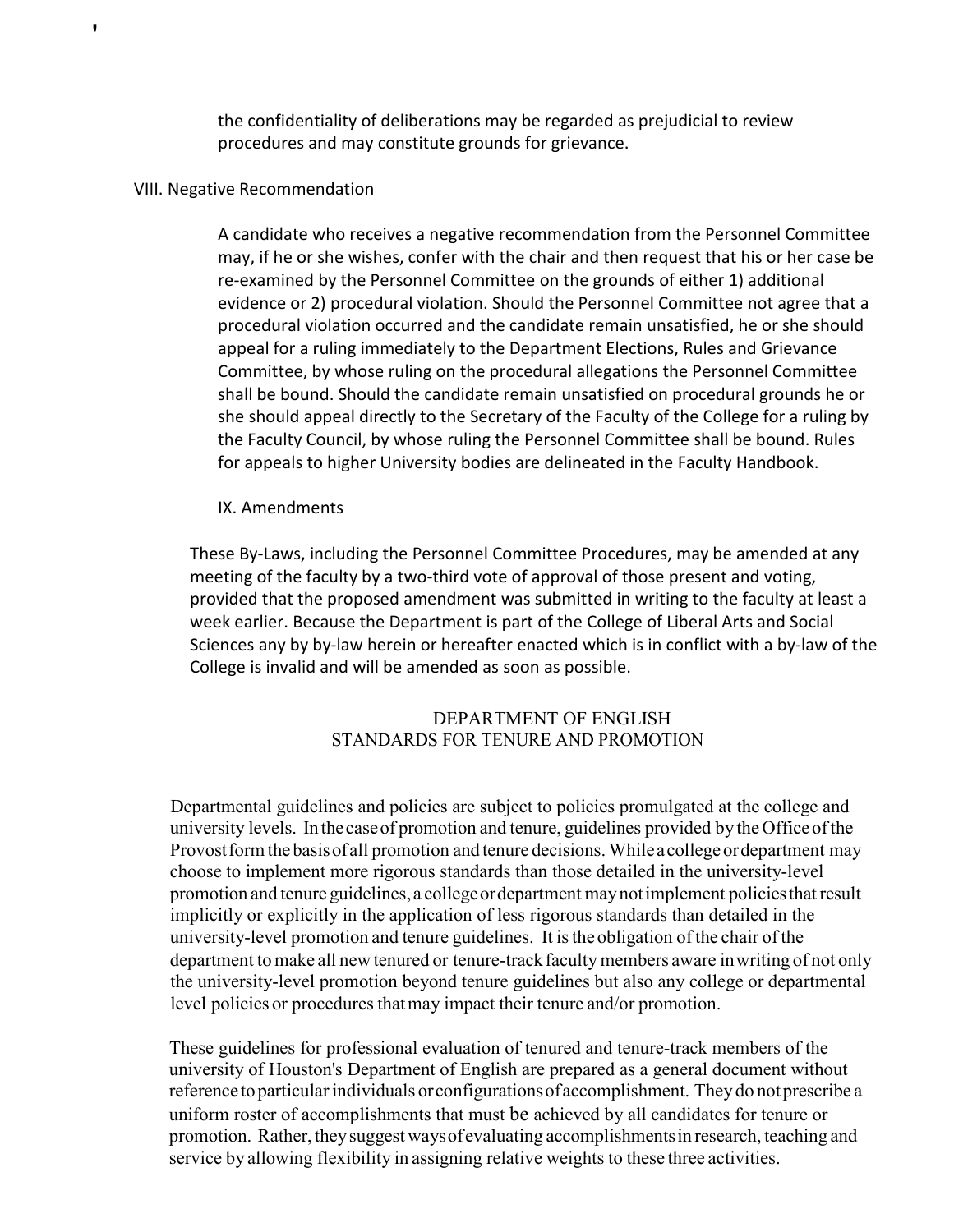Although it is notoriously difficult to define precise guidelines for tenure and promotion, some general standards must be set forth in order to assure fairness in judging persons under review. These standards are based on the following assumptions.

- 1. Effective and responsible teaching isa necessary condition fortenureand promotion.
- 2. Scholarly and creative achievement is the most important and single factor to be considered in the processoftenureand promotion. Itisexpected that candidatesfor promotion and tenure will have made high quality contributions to the discipline, normally through peer-reviewed scholarly or creative publication. Quantity of publications is not itself sufficient grounds for tenure or promotion.
- 3. Itistheexpectation that candidatesfortenureand promotion will havecontributed to the faculty governance of the Department and have advanced the discipline through involvement in professional organizations; Professional service will beconsidered when related to one's teaching, scholarly, or creative activity. Professional service, however, cannot substitute for effective teaching and high quality scholarly or creative publication.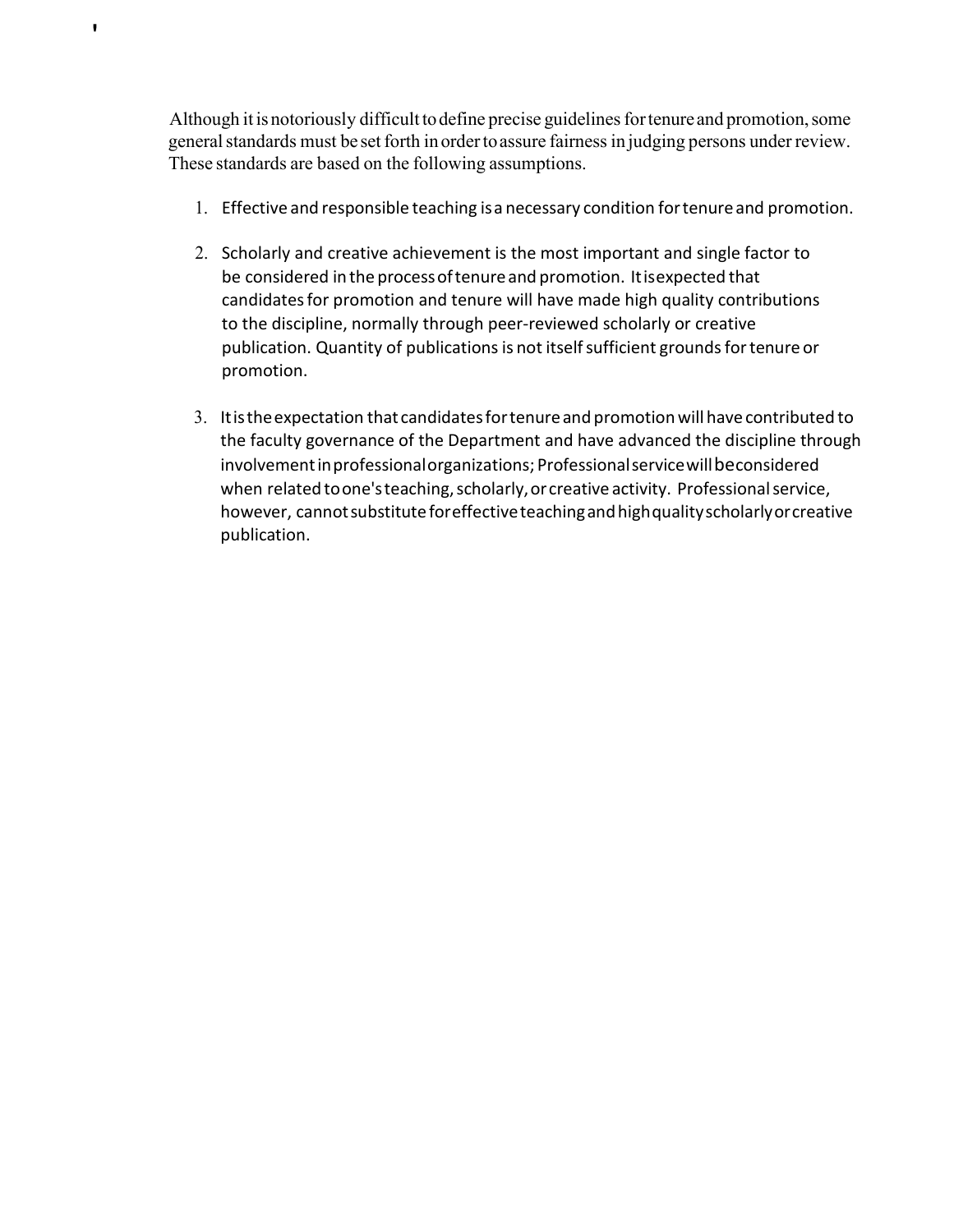The standards to be applied to persons under review are the following:

1. Promotion from Instructor to Assistant Professor:

- Evidence of effective and responsible teaching, as available;
- Thereceipt ofanearneddoctoraldegree,or,inthecaseofcreativewriters,the MFA.
- 2. Assistant Professor underroutineannualreview, beginning inthesecond yearat the University:
	- Evidence of effective and responsibleteaching;
	- Scholarly or creative work in progress, with manuscripts or other evidence available;
	- Active membership in departmental governance or other professional organizations.
- 3. Assistant Professor under pre-tenure or third-yearreview:
	- Evidence of effective and responsible teaching;
	- Evidence of a clear research or creative agenda for successful achievement of the standards fortenure;
	- Agrowing body of high quality scholarly or creative contribution to the discipline, eitherin the formofdemonstrable progresstoward completion of a majormonograph orcreativework,orintheformofseveral articles submitted for publication and others planned or in progress which will contribute to the successful completion of a research agenda;
	- Participation in faculty governance of the Department, and professional service through membership indepartmental committees and professional organizations.
- 4. Assistant Professor under tenure review:
	- Evidence ofeffective and responsible teaching;
	- Evidence oftheeffective pursuit ofa clearresearch or creative agenda that suggests the candidate's continuing professionaldevelopment;
	- Evidence of high quality contributions to the discipline through peer-reviewed publication, normallyofamonographorvolume of creative work, although other formsofpublicationordisseminationofcontributionstothediscipline deemed equivalentinquantity andqualitytoamonograph willalso be considered;
	- A record of professional service through contribution to faculty governance within the University (at the Department, College, or University level) and involvement in professional organizations contributing toteaching orresearch.
- 5. Associate Professor applying for promotion to Full Professor:
	- A record of effective contributions to teaching and student learning over time;
	- The effective pursuit of ongoing research or creative projects over time; highqualitycontributionstothediscipline thathaveachieved nationalrecognition,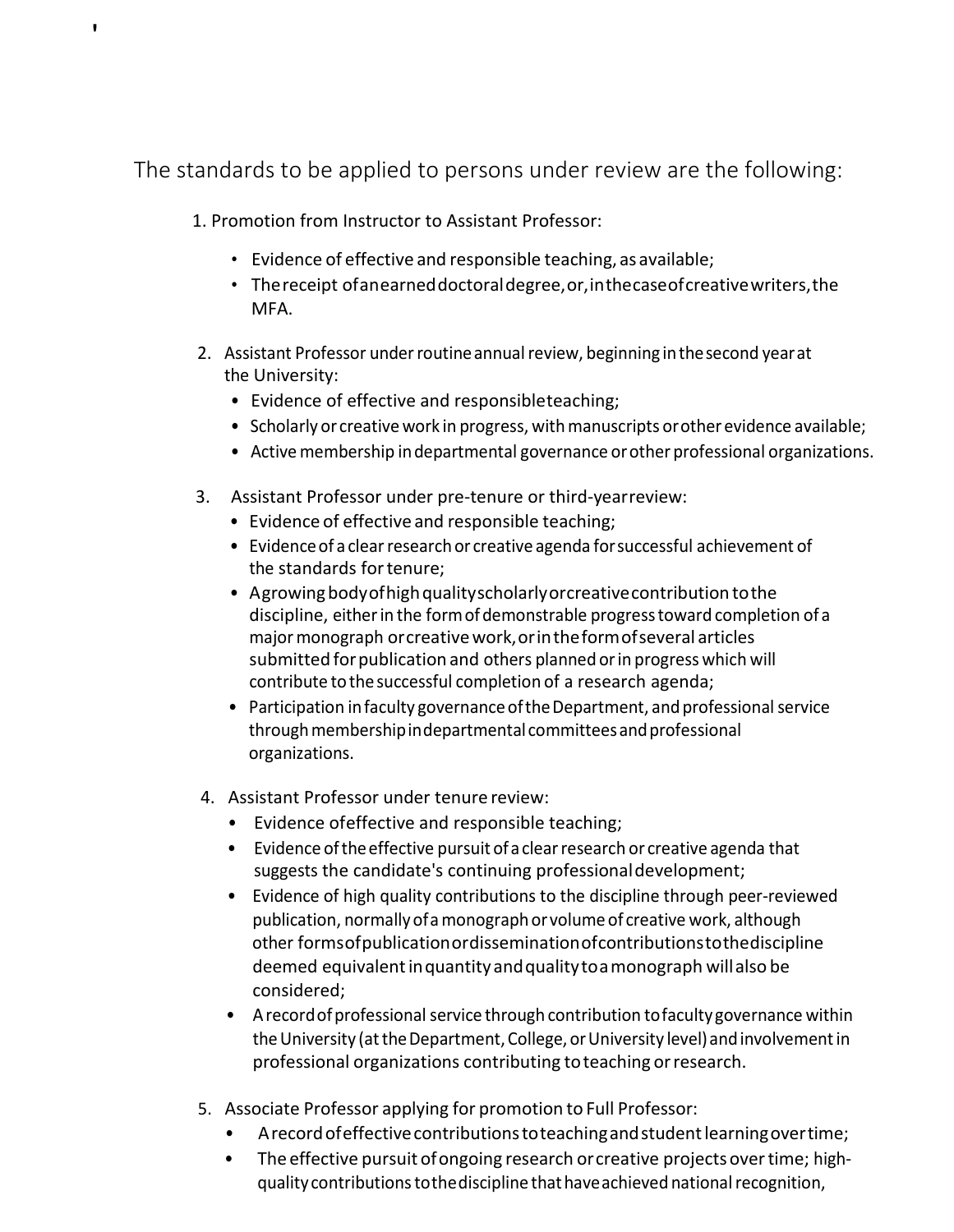normallyintheformofamonographoravolumeofcreativework since tenure that has received significant review in appropriate professional forums; other forms of publicationordisseminationofcontributionstothedisciplinedeemedequivalent in quantity and quality to a monograph, and receiving comparable national recognition, will also be considered;

• Arecord of significant professional service through quality contribution to the university community (at the Department, College, or University level) or the broader community serving the mandate of teaching, research, or creativity.